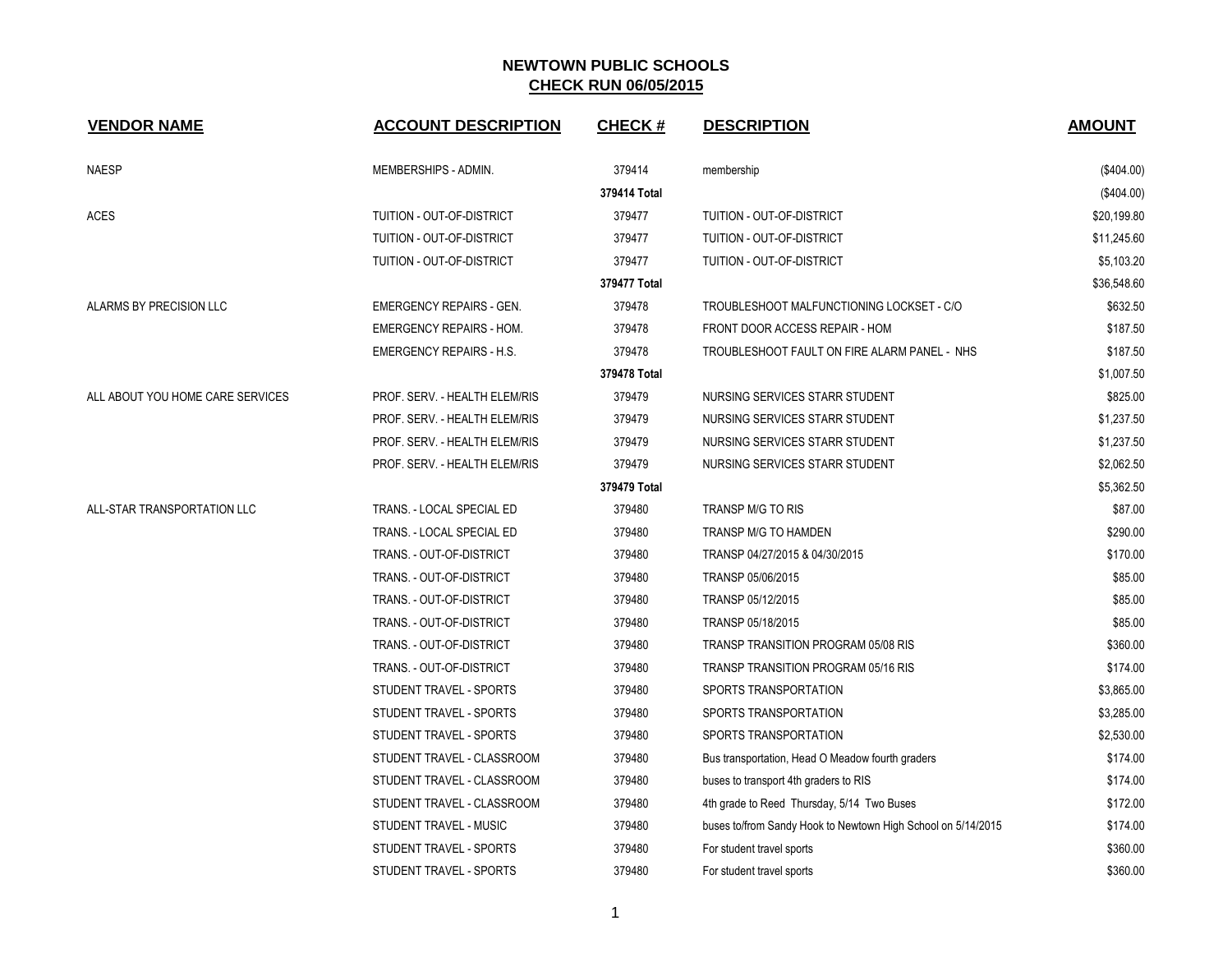| <b>VENDOR NAME</b>               | <b>ACCOUNT DESCRIPTION</b>           | <b>CHECK#</b> | <b>DESCRIPTION</b>                                                      | <b>AMOUNT</b> |
|----------------------------------|--------------------------------------|---------------|-------------------------------------------------------------------------|---------------|
| ALL-STAR TRANSPORTATION LLC      | STUDENT TRAVEL - CLASSROOM           | 379480        | <b>TRANSPORTATION</b>                                                   | \$370.00      |
|                                  | STUDENT TRAVEL - CLASSROOM           | 379480        | <b>TRANSPORTATION</b>                                                   | \$180.00      |
|                                  | STUDENT TRAVEL - MUSIC               | 379480        | transportation to/from Reed School for Sp Ed. On 5/4/2015               | \$87.00       |
|                                  |                                      | 379480 Total  |                                                                         | \$13,067.00   |
| ALTUS POWER FUNDS, LLC SERIES II | ELECTRICITY - M.S.                   | 379481        | SOLAR POWER MAY 2015 26,557. KWH                                        | \$2,167.05    |
|                                  |                                      | 379481 Total  |                                                                         | \$2,167.05    |
| AMAZON                           | <b>INSTR. SUPPLIES - BUSINESS ED</b> | 379482        | STARTECH-DP2HDMI2 DISPLAY PORT TO HDMI VIDEO ADAPTER                    | \$62.28       |
|                                  | <b>INSTR. SUPPLIES - MUSIC</b>       | 379482        | THEATER LIBRARY- SEE CART                                               | \$21.00       |
|                                  | <b>SECURITY SUPPLIES</b>             | 379482        | Advantus Proximity Badge Holders, Vertical, 2-3/8 x 4-3/8               | \$42.55       |
|                                  | <b>SUPPLIES - LIBRARY</b>            | 379482        | MINI HDMI TO HDMI 10FT CABLE                                            | (\$7.99)      |
|                                  | <b>SUPPLIES - LIBRARY</b>            | 379482        | HEADPHONE SPLITTER WHITE                                                | (\$13.50)     |
|                                  | <b>SUPPLIES - LIBRARY</b>            | 379482        | <b>DSLR FOCUS GEAR RING</b>                                             | (\$44.95)     |
|                                  | SUPPLIES - LIBRARY                   | 379482        | WHITE 1 IN 60 YARDS ART TAPE                                            | (\$10.79)     |
|                                  | SUPPLIES - LIBRARY                   | 379482        | <b>BULK STEREO EARPHONE</b>                                             | \$27.89       |
|                                  | SUPPLIES - LIBRARY                   | 379482        | HEADPHONE SPLITTER WHITE                                                | \$39.30       |
|                                  | <b>SUPPLIES - LIBRARY</b>            | 379482        | MINI HDMI TO HDMI 10FT CABLE                                            | \$7.99        |
|                                  | SUPPLIES - LIBRARY                   | 379482        | HEADPHONE SPLITTER WHITE                                                | \$13.50       |
|                                  | SUPPLIES - LIBRARY                   | 379482        | <b>DSLR FOCUS GEAR RING</b>                                             | \$44.95       |
|                                  | <b>SUPPLIES - LIBRARY</b>            | 379482        | WHITE 1 IN 60 YARDS ART TAPE                                            | \$10.79       |
|                                  | <b>SUPPLIES - LIBRARY</b>            | 379482        | MINI HDMI TO HDMI 10FT CABLE                                            | \$7.99        |
|                                  | SUPPLIES - LIBRARY                   | 379482        | <b>DSLR FOCUS GEAR RING</b>                                             | \$44.95       |
|                                  | SUPPLIES - LIBRARY                   | 379482        | WHITE 1 IN 60 YARDS ART TAPE                                            | \$10.79       |
|                                  | <b>SUPPLIES - LIBRARY</b>            | 379482        | Generic 2.5 SATA Internal Hard Drive                                    | (\$21.85)     |
|                                  | <b>SUPPLIES - LIBRARY</b>            | 379482        | Samsung 850 EVO 250GB 2.5-Inch SATA                                     | (\$97.99)     |
|                                  | <b>SUPPLIES - LIBRARY</b>            | 379482        | Generic 2.5 SATA Internal Hard Drive (120 GB)                           | \$21.85       |
|                                  | <b>SUPPLIES - LIBRARY</b>            | 379482        | Samsung 850 EVO 250GB 2.5-Inch SATA III Internal SSD                    | \$97.99       |
|                                  | <b>SUPPLIES - LIBRARY</b>            | 379482        | Cosmos Brand New Screw Full Set Kit for Apple iPhone 5S, Silver         | \$3.50        |
|                                  | SUPPLIES - LIBRARY                   | 379482        | Generic 2.5 SATA Internal Hard Drive (120 GB)                           | \$21.85       |
|                                  | <b>INSTR. SUPPLIES - ART</b>         | 379482        | ELMO TT-12 DOCUMENT CAMERA                                              | \$653.75      |
|                                  | INSTR. SUPPLIES - ENGLISH            | 379482        | DVD - MINORITY REPORT 2 DISC SPECIAL EDITION                            | \$8.96        |
|                                  | INSTR. SUPPLIES - ENGLISH            | 379482        | DVD OF THE IMPORTANCE OF BEING EARNEST                                  | \$6.42        |
|                                  | INSTR. SUPPLIES - SOC. STUDIES       | 379482        | What s the Big Idea? Question-driven units to motivate reading, writing | \$27.91       |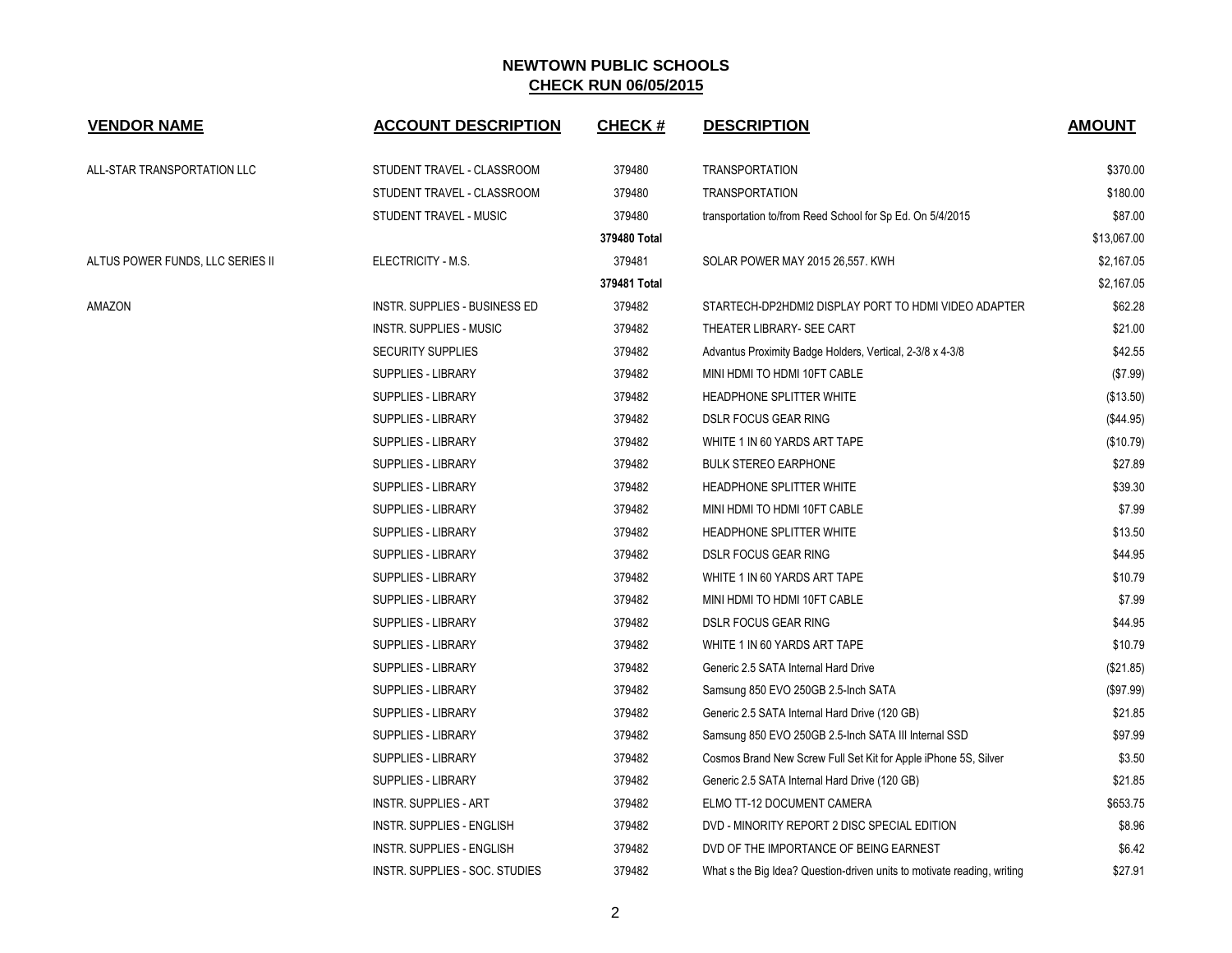| <b>VENDOR NAME</b>            | <b>ACCOUNT DESCRIPTION</b>       | <b>CHECK#</b> | <b>DESCRIPTION</b>                                 | <b>AMOUNT</b> |
|-------------------------------|----------------------------------|---------------|----------------------------------------------------|---------------|
| AMAZON                        | <b>INSTR. SUPPLIES - SCIENCE</b> | 379482        | PAPER MATE ARROWHEAD PINK CAPS 73015               | \$20.32       |
|                               | <b>INSTR. SUPPLIES - SCIENCE</b> | 379482        | 9781930882744 CARBON LAB NOTEBOOKS                 | \$119.00      |
|                               | <b>TEXTBOOKS - SCIENCE</b>       | 379482        | BIOLOGY 9780321885326 8TH EDITION                  | \$171.00      |
|                               | <b>TEXTBOOKS - SCIENCE</b>       | 379482        | ENVIRONMENTAL SCIENCE FOR AP FREEDLAND             | \$139.09      |
|                               | <b>TEXTBOOKS - SCIENCE</b>       | 379482        | ENVIRONMENTAL SCIENCE FOR AP FREEDLAND             | \$163.99      |
|                               | <b>TEXTBOOKS - SCIENCE</b>       | 379482        | ENVIRONMENTAL SCIENCE FOR AP FREEDLAND             | \$156.17      |
|                               | <b>INSTR. SUPPLIES - ENGLISH</b> | 379482        | TARGUS AMP02US 2.4 GHZ WIRELESS LASER PRESENTATION | \$95.94       |
|                               | <b>TEXTBOOKS - SCIENCE</b>       | 379482        | BALL REDBOOK: CROP PROD NOV 2011 (18TH ED)         | \$46.86       |
|                               | <b>TEXTBOOKS - SCIENCE</b>       | 379482        | 9781883052676 BALL REDBOOK GREENHOUSES             | \$35.46       |
|                               | <b>TEXTBOOKS - SCIENCE</b>       | 379482        | 0070272468 HOLE S HUMAN ANATOMY & PHYSIOLOGY       | \$187.89      |
|                               | <b>TEXTBOOKS - SCIENCE</b>       | 379482        | 0070272468 HOLE S HUMAN ANATOMY & PHYSIOLOGY       | \$8.10        |
|                               | <b>TEXTBOOKS - SCIENCE</b>       | 379482        | 0070272468 HOLE S HUMAN ANATOMY & PHYSIOLOGY       | \$8.10        |
|                               | <b>TEXTBOOKS - SCIENCE</b>       | 379482        | 0070272468 HOLE S HUMAN ANATOMY & PHYSIOLOGY       | \$11.47       |
|                               | <b>TEXTBOOKS - SCIENCE</b>       | 379482        | 0070272468 HOLE S HUMAN ANATOMY & PHYSIOLOGY       | \$23.98       |
|                               | <b>TEXTBOOKS - SCIENCE</b>       | 379482        | 0070272468 HOLE S HUMAN ANATOMY & PHYSIOLOGY       | \$25.99       |
|                               | <b>TEXTBOOKS - SCIENCE</b>       | 379482        | 0070272468 HOLE S HUMAN ANATOMY & PHYSIOLOGY       | \$18.94       |
|                               | <b>TEXTBOOKS - SCIENCE</b>       | 379482        | 0070272468 HOLE S HUMAN ANATOMY & PHYSIOLOGY       | \$21.98       |
|                               | <b>TEXTBOOKS - SCIENCE</b>       | 379482        | 0070272468 HOLE S HUMAN ANATOMY & PHYSIOLOGY       | \$67.46       |
|                               | <b>TEXTBOOKS - SCIENCE</b>       | 379482        | 0070272468 HOLE S HUMAN ANATOMY & PHYSIOLOGY       | \$8.10        |
|                               | <b>TEXTBOOKS - SCIENCE</b>       | 379482        | 0070272468 HOLE S HUMAN ANATOMY & PHYSIOLOGY       | \$8.08        |
|                               | <b>TEXTBOOKS - SCIENCE</b>       | 379482        | 0070272468 HOLE S HUMAN ANATOMY & PHYSIOLOGY       | \$11.54       |
|                               | <b>TEXTBOOKS - SCIENCE</b>       | 379482        | 0070272468 HOLE S HUMAN ANATOMY & PHYSIOLOGY       | \$12.98       |
|                               | <b>TEXTBOOKS - SCIENCE</b>       | 379482        | 0070272468 HOLE S HUMAN ANATOMY & PHYSIOLOGY       | \$16.20       |
|                               | <b>TEXTBOOKS - SCIENCE</b>       | 379482        | 0070272468 HOLE S HUMAN ANATOMY & PHYSIOLOGY       | \$18.99       |
|                               | <b>TEXTBOOKS - SCIENCE</b>       | 379482        | 0070272468 HOLE S HUMAN ANATOMY & PHYSIOLOGY       | \$23.98       |
|                               | <b>TEXTBOOKS - SCIENCE</b>       | 379482        | 0070272468 HOLE S HUMAN ANATOMY & PHYSIOLOGY       | \$210.54      |
|                               | <b>TEXTBOOKS - SCIENCE</b>       | 379482        | 0070272468 HOLE S HUMAN ANATOMY & PHYSIOLOGY       | \$97.54       |
|                               |                                  | 379482 Total  |                                                    | \$2,708.83    |
| AMERICAN CAPITAL RECOVERY LLC | ELECTRICITY - M.S.               | 379483        | DIRECT ENERGY #1130816                             | \$116.42      |
|                               |                                  | 379483 Total  |                                                    | \$116.42      |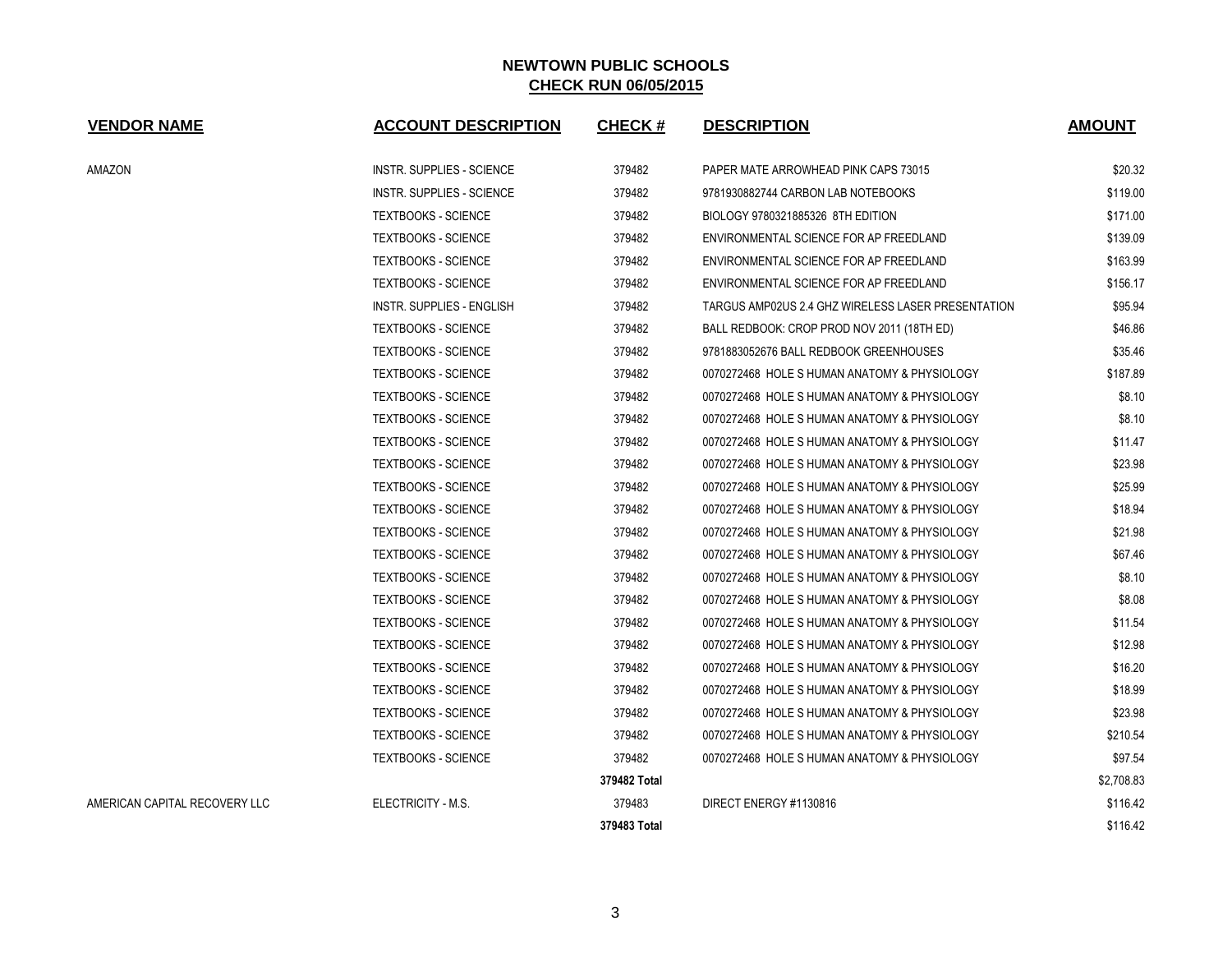| <b>VENDOR NAME</b>                | <b>ACCOUNT DESCRIPTION</b>         | <b>CHECK#</b> | <b>DESCRIPTION</b>                                     | <b>AMOUNT</b> |
|-----------------------------------|------------------------------------|---------------|--------------------------------------------------------|---------------|
| ANDERSON'S                        | INSTR. SUPPLIES - CLASSROOM        | 379484        | Student Leader Pin w/Star, Item #ELP1161, 10% Discount | \$99.00       |
|                                   | INSTR. SUPPLIES - CLASSROOM        | 379484        | Shipping and Handling charges                          | \$21.99       |
|                                   |                                    | 379484 Total  |                                                        | \$120.99      |
| MARGARET ANNETT                   | STAFF TRAVEL - ELEM.               | 379485        | TRAVEL MEETING & CONF                                  | \$67.05       |
|                                   |                                    | 379485 Total  |                                                        | \$67.05       |
| ANTHEM BLUE CROSS AND BLUE SHIELD | P/R - VOLUNTARY VISION INS.        | 379486        | ANTHEM MAY 2015                                        | \$1,185.84    |
|                                   |                                    | 379486 Total  |                                                        | \$1,185.84    |
| APPLE INC.                        | REPAIRS - INFO. TECH.              | 379487        | Repair cracked screen iPad 341605                      | \$49.00       |
|                                   |                                    | 379487 Total  |                                                        | \$49.00       |
| APPS UNIVERSITY, LLC              | STAFF TRAIN. - CLASSROOM           | 379488        | <b>GOOGLE EDUCATION REGISTRATION</b>                   | \$600.00      |
|                                   |                                    | 379488 Total  |                                                        | \$600.00      |
| ARTISTIC DESIGNS LLC              | B. & G. REPAIRS - H.               | 379489        | PATCH CONCRETE SIDEWALKS - HAWL                        | \$975.00      |
|                                   | B. & G. REPAIRS - S.H.             | 379489        | PATCH CONCRETE SIDEWALKS - SH                          | \$850.00      |
|                                   | B. & G. REPAIRS - M.G.             | 379489        | REPAIR CONCRETE STAIRS TO PARKING LOT - MG             | \$1,550.00    |
|                                   | B. & G. REPAIRS - HOM.             | 379489        | PATCH CONCRETE SIDEWALKS - HOM                         | \$1,125.00    |
|                                   | B. & G. REPAIRS - RIS.             | 379489        | REMOVE BROKEN ASPHALT - RIS                            | \$375.00      |
|                                   | B. & G. REPAIRS - M.S.             | 379489        | REMOVE BROKEN ASPHALT - NMS                            | \$550.00      |
|                                   | B. & G. REPAIRS - H.S.             | 379489        | REMOVE BROKEN ASPHALT                                  | \$375.00      |
|                                   |                                    | 379489 Total  |                                                        | \$5,800.00    |
| AT&T MOBILITY                     | <b>TELEPHONE &amp; CABLE</b>       | 379490        | <b>SERVICES 2014/15</b>                                | \$46.32       |
|                                   |                                    | 379490 Total  |                                                        | \$46.32       |
| ATRION NETWORKING CORPORATION     | STAFF TRAIN. - INFO. TECH.         | 379491        | Maxtime Support on proposal 110932_QU17890-01          | \$6,025.00    |
|                                   | REPAIRS - INFO. TECH.              | 379491        | SMARTnet Support on Proposal 110932_QU17890-01         | \$9,672.78    |
|                                   | CONTRACTED SERV. - INFO. TECH.     | 379491        | Shared Asset Support with the Town of Newtown          | \$18,719.07   |
|                                   |                                    | 379491 Total  |                                                        | \$34,416.85   |
| AUTOMATED BUILDING SYSTEMS, INC.  | <b>EMERGENCY REPAIRS - RIS.</b>    | 379492        | INVESTIGATE ALARM ON PUMP 8 - RIS                      | \$456.00      |
|                                   |                                    | 379492 Total  |                                                        | \$456.00      |
| <b>BAGEL DELIGHT</b>              | OFF./MEETING SUPPLIES - B.O.E.     | 379493        | <b>BAGELS BOE</b>                                      | \$44.95       |
|                                   | OFF./MEETING SUPPLIES - B.O.E.     | 379493        | <b>BAGELS BOE</b>                                      | \$69.95       |
|                                   | <b>INSTR. SUPPLIES - CLASSROOM</b> | 379493        | END OF THE YEAR AND PLC DAY                            | \$239.95      |
|                                   | OFF. SUPPLIES - PUPIL SERV.        | 379493        | OT/PT MEETING 5/28/15                                  | \$119.95      |
|                                   |                                    | 379493 Total  |                                                        | \$474.80      |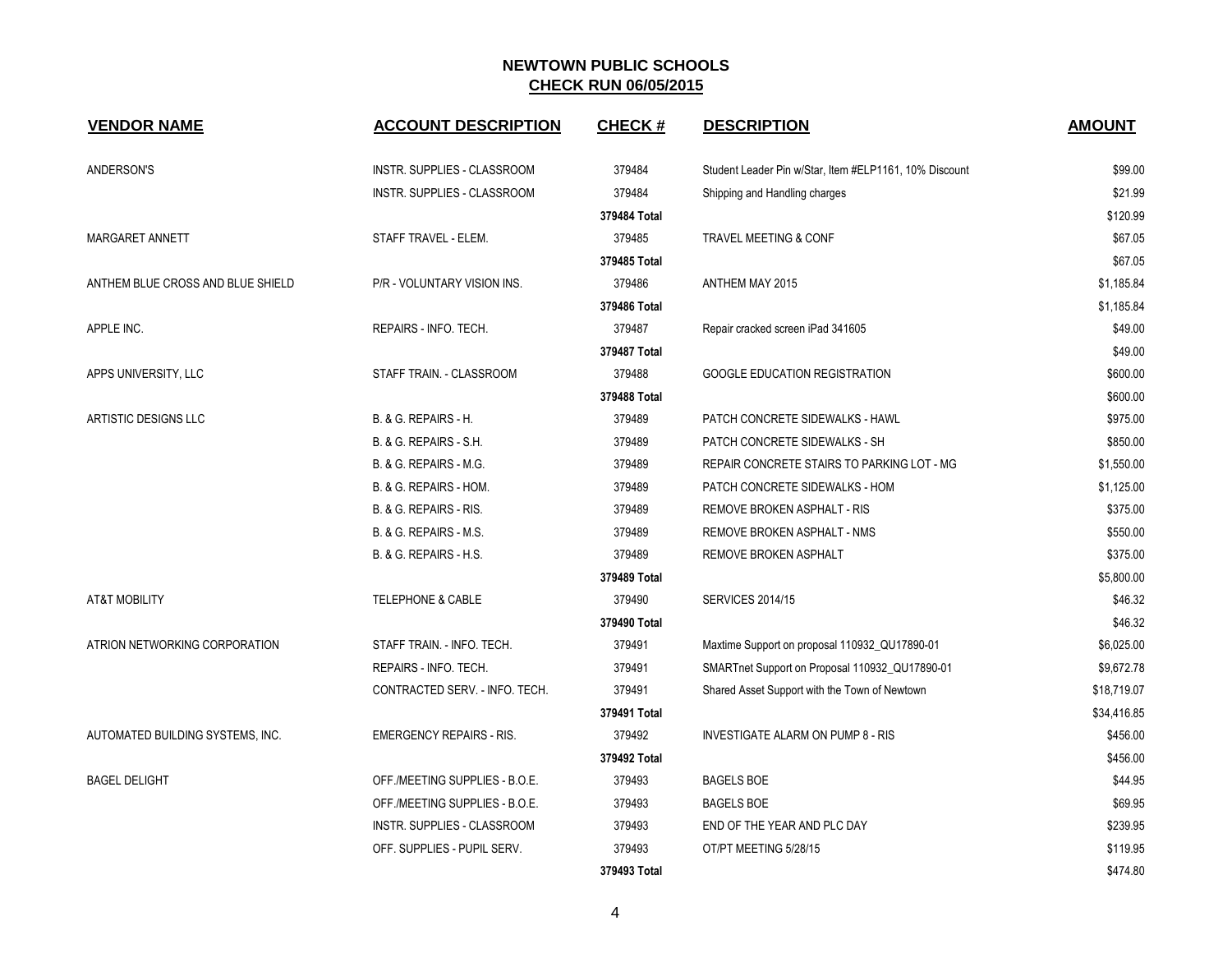| <b>VENDOR NAME</b>               | <b>ACCOUNT DESCRIPTION</b>           | <b>CHECK#</b> | <b>DESCRIPTION</b>                                         | <b>AMOUNT</b> |
|----------------------------------|--------------------------------------|---------------|------------------------------------------------------------|---------------|
| <b>BENDER PLUMBING SUPPLIES</b>  | <b>B&amp;G SUPPLIES - MAINT.</b>     | 379494        | LAVATORY TOILET SEAT - MAINT SUPPLIES                      | \$74.66       |
|                                  |                                      | 379494 Total  |                                                            | \$74.66       |
| RONALD J. BIENKOWSKI             | STAFF TRAVEL - BUS. SERV.            | 379495        | JUN 2015 MONTHLY EXPENSE & TRAVEL                          | \$300.00      |
|                                  |                                      | 379495 Total  |                                                            | \$300.00      |
| <b>COLIN BISSON</b>              | STAFF TRAVEL - INFO. TECH.           | 379496        | TRAVEL MAY 2015                                            | \$41.23       |
|                                  | STAFF TRAVEL - INFO. TECH.           | 379496        | <b>TRAVEL APRIL 2015</b>                                   | \$44.62       |
|                                  |                                      | 379496 Total  |                                                            | \$85.85       |
| <b>BLANCHETTE SPORTING GOODS</b> | <b>REPAIRS - SPORTS</b>              | 379497        | <b>BASEBALL -PRO NHHS</b>                                  | \$512.00      |
|                                  |                                      | 379497 Total  |                                                            | \$512.00      |
| <b>BLICK ART MATERIALS</b>       | <b>REPAIRS - ART</b>                 | 379498        | PARAGON CALDERA KILN-30187-1001                            | \$676.00      |
|                                  | <b>INSTR. SUPPLIES - ART</b>         | 379498        | Gray Amaco Self Hardening Clay Item #033204-2525           | \$94.32       |
|                                  | <b>INSTR. SUPPLIES - ART</b>         | 379498        | 16 Color Crayola Watercolor Set Item #D00309-0009          | \$65.70       |
|                                  |                                      | 379498 Total  |                                                            | \$836.02      |
| THE BOOKSOURCE                   | TEXTBOOKS - CLASSROOM                | 379499        | Grade 1 classroom library, see attached order, no shipping | \$148.85      |
|                                  |                                      | 379499 Total  |                                                            | \$148.85      |
| KATHLEEN M. BREMER               | <b>INSTR. SUPPLIES - WORLD LANG.</b> | 379500        | STIPEND FOR CHINESE GUEST TEACHER JUN 2015                 | \$150.00      |
|                                  |                                      | 379500 Total  |                                                            | \$150.00      |
| <b>BUG BUSTER INC.</b>           | <b>B&amp;G CONTRACTED SERV.</b>      | 379501        | MONTHLY PEST CONTROL - ALL SCHOOLS (2014-2015)             | \$79.44       |
|                                  | <b>B&amp;G CONTRACTED SERV.</b>      | 379501        | MONTHLY PEST CONTROL - ALL SCHOOLS (2014-2015)             | \$80.81       |
|                                  | <b>B&amp;G CONTRACTED SERV.</b>      | 379501        | MONTHLY PEST CONTROL - ALL SCHOOLS (2014-2015)             | \$80.81       |
|                                  | <b>B&amp;G CONTRACTED SERV.</b>      | 379501        | MONTHLY PEST CONTROL - ALL SCHOOLS (2014-2015)             | \$79.44       |
|                                  | <b>B&amp;G CONTRACTED SERV.</b>      | 379501        | MONTHLY PEST CONTROL - ALL SCHOOLS (2014-2015)             | \$81.71       |
|                                  | <b>B&amp;G CONTRACTED SERV.</b>      | 379501        | MONTHLY PEST CONTROL - ALL SCHOOLS (2014-2015)             | \$81.71       |
|                                  | <b>B&amp;G CONTRACTED SERV.</b>      | 379501        | MONTHLY PEST CONTROL - ALL SCHOOLS (2014-2015)             | \$87.99       |
|                                  |                                      | 379501 Total  |                                                            | \$571.91      |
| <b>CAREER CRUISING</b>           | CONTRACTED SERV. - GUIDANCE          | 379502        | SPRINGBOARD                                                | \$595.00      |
|                                  |                                      | 379502 Total  |                                                            | \$595.00      |
| <b>JEAN CARTISANO</b>            | STAFF TRAVEL - INFO. TECH.           | 379503        | TRAVEL APR-MAY 2015                                        | \$11.62       |
|                                  |                                      | 379503 Total  |                                                            | \$11.62       |
| CED                              | <b>B&amp;G SUPPLIES - MAINT.</b>     | 379504        | FLUORESCENT LAMPS - MAINT SUPPLIES                         | \$2,960.00    |
|                                  |                                      | 379504 Total  |                                                            | \$2,960.00    |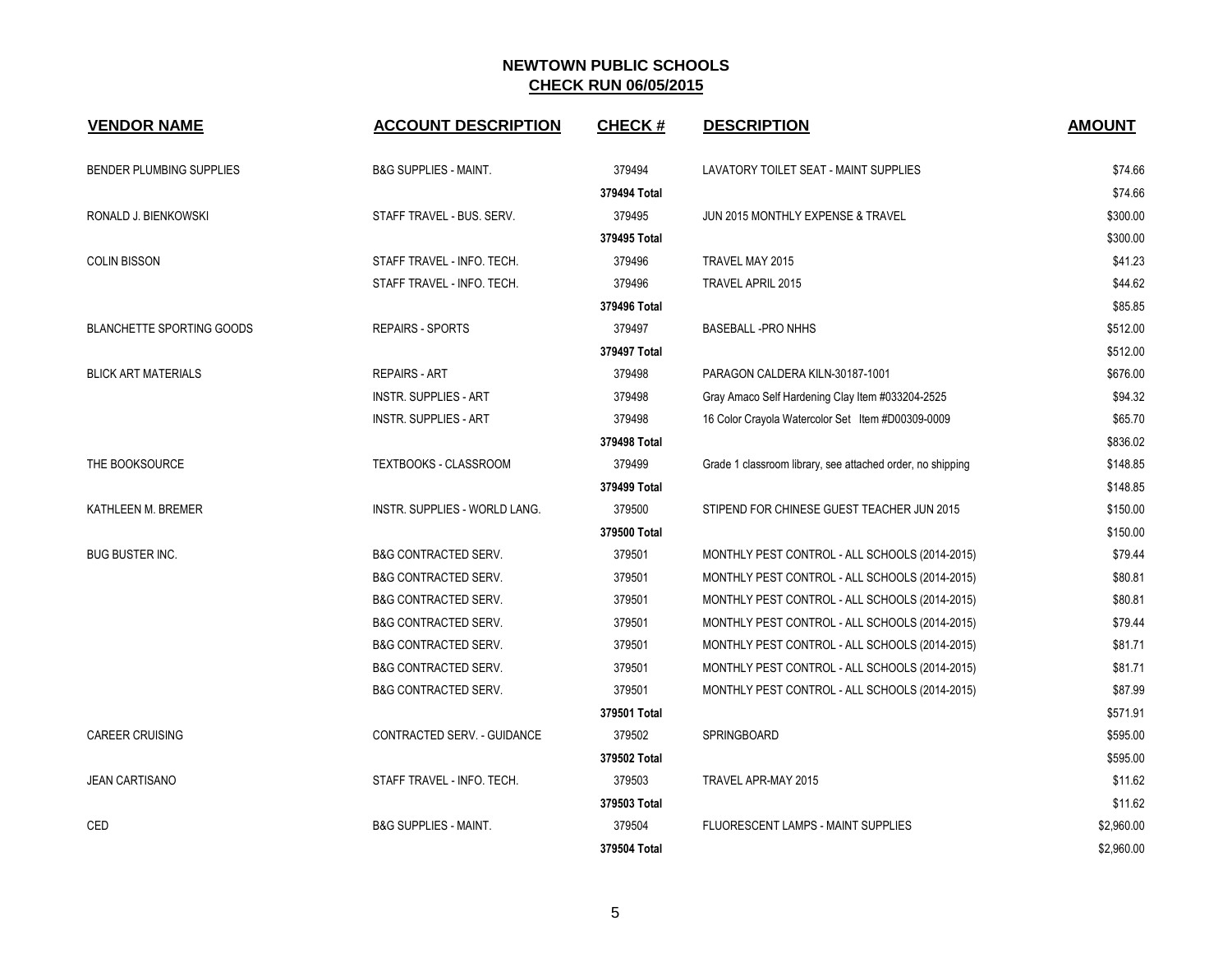| <b>VENDOR NAME</b>                       | <b>ACCOUNT DESCRIPTION</b>       | <b>CHECK#</b> | <b>DESCRIPTION</b>                                           | <b>AMOUNT</b> |
|------------------------------------------|----------------------------------|---------------|--------------------------------------------------------------|---------------|
| CHAINSAWS UNLIMITED, INC.                | <b>B&amp;G SUPPLIES - MAINT.</b> | 379505        | PUMP PRIMER - SUPPLIES                                       | \$9.72        |
|                                          |                                  | 379505 Total  |                                                              | \$9.72        |
| <b>CHARTER COMMUNICATIONS</b>            | <b>TELEPHONE &amp; CABLE</b>     | 379506        | <b>SERVICES 2014/15</b>                                      | \$2,444.79    |
|                                          |                                  | 379506 Total  |                                                              | \$2,444.79    |
| CHARTWELLS (BOE)                         | OFF. SUPPLIES - SUPER.           | 379507        | COFFEE SETUP 05/05/2015                                      | \$276.00      |
|                                          | OFF. SUPPLIES - ADMIN.           | 379507        | For professional development refreshments                    | \$98.00       |
|                                          |                                  | 379507 Total  |                                                              | \$374.00      |
| THE COLLEGE BOARD                        | MEMBERSHIPS - ADMIN.             | 379508        | COLLEGE BOARD MEMBERSHIP FEE-2014-15                         | \$325.00      |
|                                          |                                  | 379508 Total  |                                                              | \$325.00      |
| CONN JUNIOR REPUBLIC INC.                | TUITION - OUT-OF-DISTRICT        | 379509        | TUITION - OUT-OF-DISTRICT                                    | \$3,770.88    |
|                                          | TUITION - OUT-OF-DISTRICT        | 379509        | TUITION - OUT-OF-DISTRICT                                    | \$3,770.88    |
|                                          | TUITION - OUT-OF-DISTRICT        | 379509        | TUITION - OUT-OF-DISTRICT                                    | \$2,712.78    |
|                                          | TUITION - OUT-OF-DISTRICT        | 379509        | TUITION - OUT-OF-DISTRICT                                    | \$225.00      |
|                                          | TUITION - OUT-OF-DISTRICT        | 379509        | TUITION - OUT-OF-DISTRICT                                    | \$3,770.88    |
|                                          |                                  | 379509 Total  |                                                              | \$14,250.42   |
| CONNCASE                                 | STAFF TRAIN. - PUPIL SERV.       | 379510        | <b>CONNCASE WORKSHOP</b>                                     | \$30.00       |
|                                          |                                  | 379510 Total  |                                                              | \$30.00       |
| CONNECTICUT ASSOCIATION OF SCHOOLS INC.  | MEMBERSHIPS - ADMIN.             | 379511        | For CANHS membership for Scholar Leader Awards. Per attached | \$50.00       |
|                                          |                                  | 379511 Total  |                                                              | \$50.00       |
| CONNECTICUT CHILDREN'S SPECIALTY GROUP I | PROF. SERV. - PSYCH/MED. EVAL.   | 379512        | DEVELOPMENT/BEHAVIORAL SERVE                                 | \$1,500.00    |
|                                          |                                  | 379512 Total  |                                                              | \$1,500.00    |
| <b>KRISTINE COTTON</b>                   | <b>TUTORS - HOMEBOUND</b>        | 379513        | <b>HOMEBOUND TUTOR THRU JUNE 2015</b>                        | \$462.00      |
|                                          |                                  | 379513 Total  |                                                              | \$462.00      |
| <b>CREC</b>                              | REPAIRS - SP/HEAR.               | 379514        | AUDIO MAINTENANCE 3/18/15 FOR JS AT SHS                      | \$1,070.30    |
|                                          |                                  | 379514 Total  |                                                              | \$1,070.30    |
| <b>CSCA</b>                              | CONTRACTED SERV. - GUIDANCE      | 379515        | Conference fee - May 21, 2015                                | \$60.00       |
|                                          |                                  | 379515 Total  |                                                              | \$60.00       |
| M.J. DALY, LLC                           | <b>B&amp;G CONTRACTED SERV.</b>  | 379516        | QTRLY SPRINKLER INSPECTIONS - HAWL/RIS/NHS 2014-2015         | \$660.00      |
|                                          | <b>B&amp;G CONTRACTED SERV.</b>  | 379516        | QTRLY SPRINKLER INSPECTIONS - HAWL/RIS/NHS 2014-2015         | \$460.00      |
|                                          | <b>B&amp;G CONTRACTED SERV.</b>  | 379516        | QTRLY SPRINKLER INSPECTIONS - HAWL/RIS/NHS 2014-2015         | \$849.00      |
|                                          |                                  | 379516 Total  |                                                              | \$1,969.00    |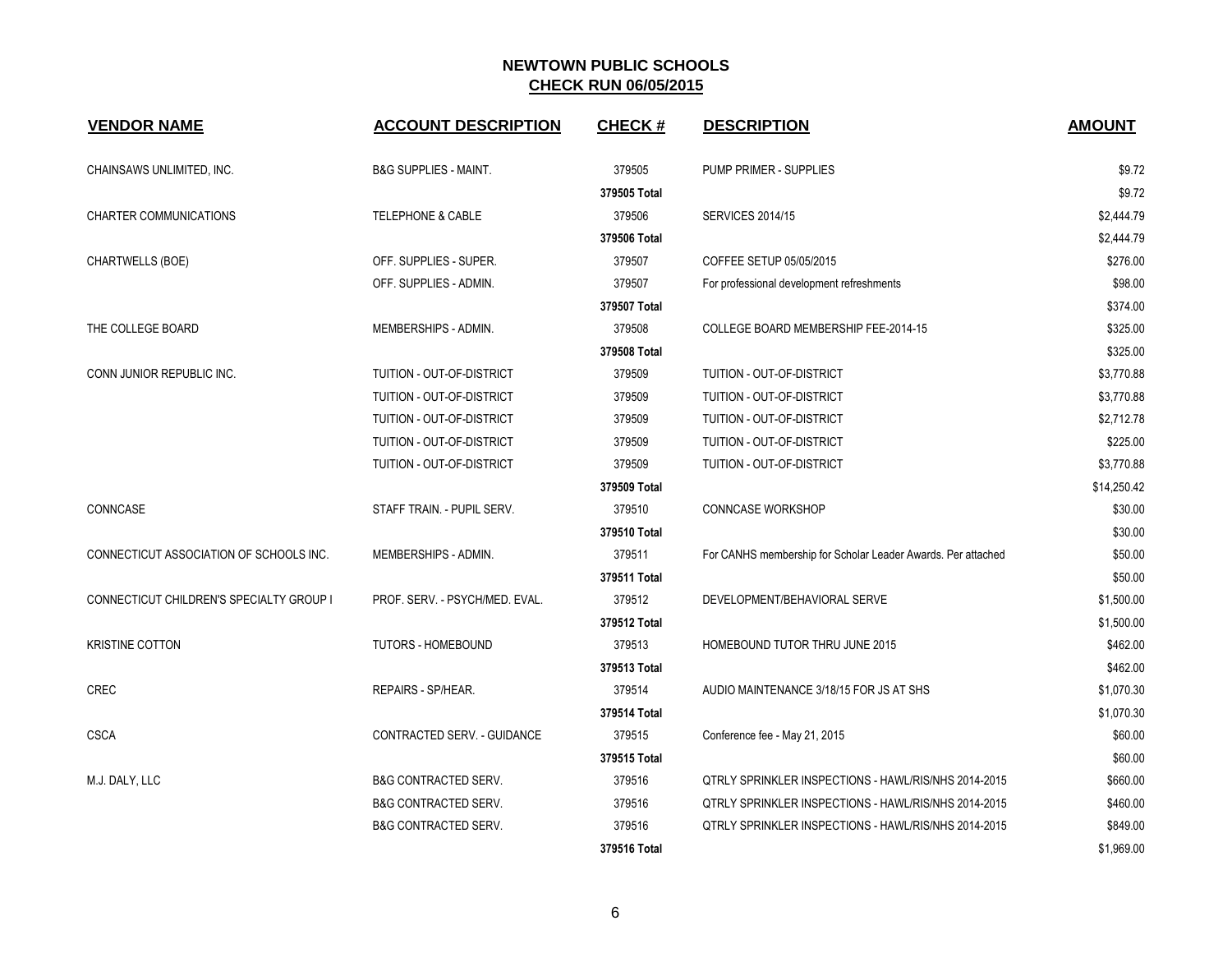| <b>VENDOR NAME</b>                 | <b>ACCOUNT DESCRIPTION</b>       | <b>CHECK#</b> | <b>DESCRIPTION</b>                              | <b>AMOUNT</b> |
|------------------------------------|----------------------------------|---------------|-------------------------------------------------|---------------|
| NATHALIE DE BRANTES                | OFF. SUPPLIES - ADMIN.           | 379517        | FACULTY MEETING EXPENSE                         | \$100.07      |
|                                    |                                  | 379517 Total  |                                                 | \$100.07      |
| <b>DECKWORKS LLC</b>               | B. & G. IMPROVE - M.S.           | 379518        | 2ND FLOOR A-WING BATHROOMS REPAINT - NMS        | \$9,900.00    |
|                                    |                                  | 379518 Total  |                                                 | \$9,900.00    |
| <b>TARA DEMERS</b>                 | OFF. SUPPLIES - ADMIN.           | 379519        | <b>SCT BREAKFAST SUPPLIES</b>                   | \$24.00       |
|                                    |                                  | 379519 Total  |                                                 | \$24.00       |
| <b>TEGAN DOHERTY</b>               | CONTRACTED SERV. - B.O.E.        | 379520        | TAPING BOE MEETING 05/05/2015                   | \$40.00       |
|                                    |                                  | 379520 Total  |                                                 | \$40.00       |
| AMY DUMOCH, M.A. CCC-SLP           | CONTRACTED SERV. - SP/HEAR.      | 379521        | CONTRACTED SERV. - SP/HEAR.                     | \$1,210.00    |
|                                    |                                  | 379521 Total  |                                                 | \$1,210.00    |
| DURKINS INC.                       | OFF. SUPPLIES - ADMIN.           | 379522        | <b>FLAGS FOR STUDENT EXCHANGE</b>               | \$165.90      |
|                                    |                                  | 379522 Total  |                                                 | \$165.90      |
| <b>EAGLE FENCE &amp; GUARDRAIL</b> | B. & G. IMPROVE - M.G.           | 379523        | 8 FT HIGH CHAIN-LINK FENCING - MG PER QUOTE     | \$5,875.00    |
|                                    | B. & G. IMPROVE - HOM.           | 379523        | 5 FT HIGH CHAIN-LINK FENCING - HOM PER QUOTE    | \$17,500.00   |
|                                    | B. & G. IMPROVE - RIS.           | 379523        | MERRITT PARKWAY STYLE GUARDRAIL - RIS PER QUOTE | \$8,400.00    |
|                                    | B. & G. IMPROVE - M.S.           | 379523        | 6 FT HIGH CHAIN-LINK FENCING - NMS PER QUOTE    | \$7,000.00    |
|                                    |                                  | 379523 Total  |                                                 | \$38,775.00   |
| KURT ECKHARDT                      | <b>INSTR. SUPPLIES - MUSIC</b>   | 379524        | <b>BAND PERCUSSION ENSEMBLE</b>                 | \$332.21      |
|                                    |                                  | 379524 Total  |                                                 | \$332.21      |
| EDUCATION CONNECTION               | <b>CONTRACTED SERV. - SUPER.</b> | 379525        | <b>WCSA STUDENT AWARDS</b>                      | \$492.00      |
|                                    | PROF. SERV. - PSYCH/MED. EVAL.   | 379525        | ITINERANT PROGRAM PERSONNEL SERVICES            | \$598.75      |
|                                    |                                  | 379525 Total  |                                                 | \$1,090.75    |
| <b>MICHAEL EGAN</b>                | TRAINING & PROF. DEVELOP.        | 379526        | <b>SECURITY GUARD CARD</b>                      | \$179.75      |
|                                    |                                  | 379526 Total  |                                                 | \$179.75      |
| EVERETT HALL ASSOCIATES INC.       | <b>REPAIRS - SPORTS</b>          | 379527        | AMPLIFIER- CABLES- CONNECTORS REPAIRS           | \$1,102.00    |
|                                    |                                  | 379527 Total  |                                                 | \$1,102.00    |
| <b>EVERSOURCE</b>                  | ELECTRICITY - H.                 | 379528        | ELEC 51084633023 29280 KWH                      | \$5,808.43    |
|                                    | ELECTRICITY - S.H.               | 379528        | ELEC 51934736059 72900. KWH                     | \$10,554.86   |
|                                    | ELECTRICITY - M.G.               | 379528        | ELEC 51171733009 26518.KWH                      | \$5,038.55    |
|                                    | ELECTRICITY - HOM.               | 379528        | ELEC 51844633024 67392. KWH                     | \$9,172.38    |
|                                    | ELECTRICITY - RIS.               | 379528        | ELEC 51984466011 LOAN RIS                       | \$378.92      |
|                                    | ELECTRICITY - RIS.               | 379528        | ELEC 51324453075 146,215. KWH                   | \$24,845.82   |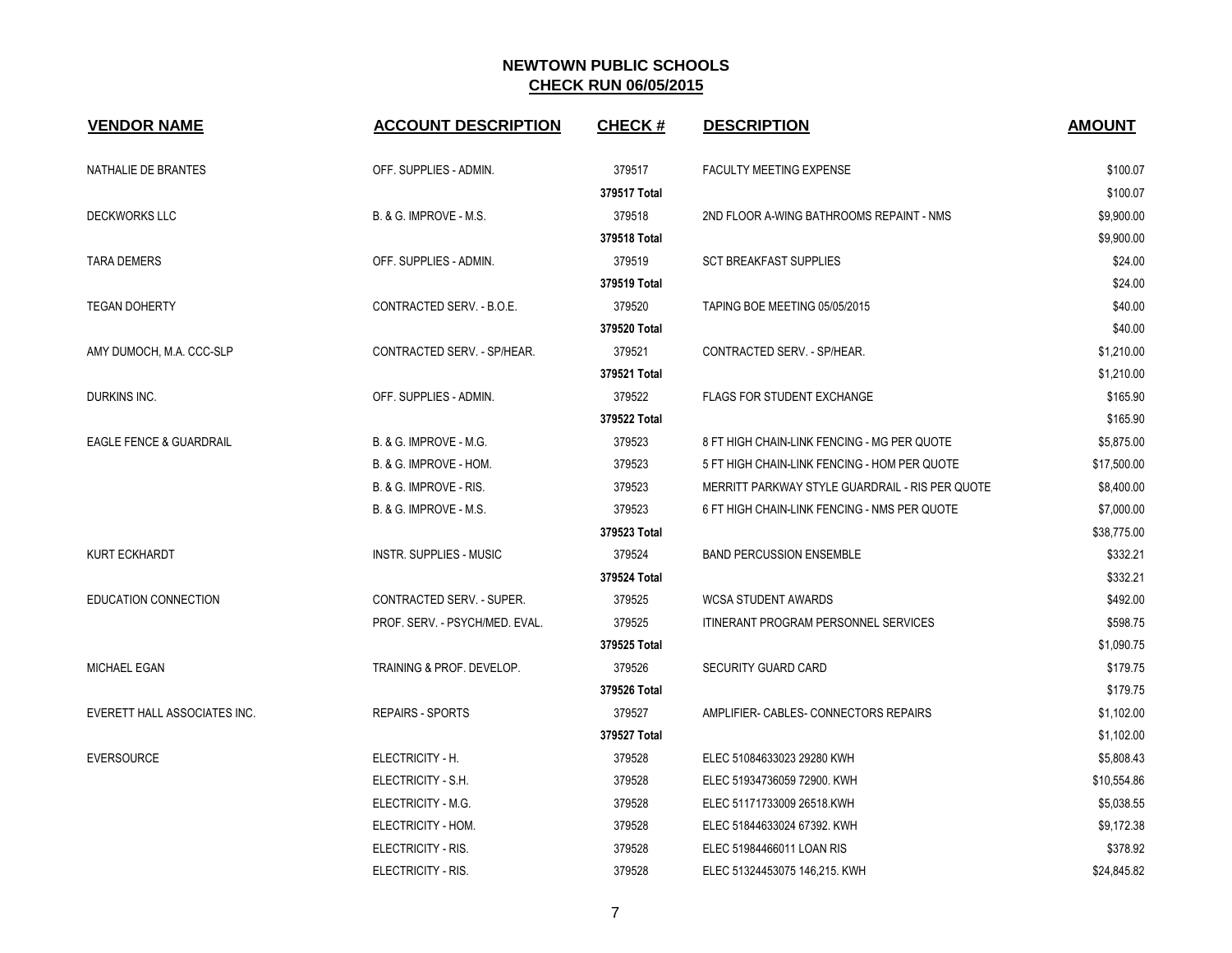| <b>VENDOR NAME</b>               | <b>ACCOUNT DESCRIPTION</b>              | <b>CHECK#</b> | <b>DESCRIPTION</b>                              | <b>AMOUNT</b> |
|----------------------------------|-----------------------------------------|---------------|-------------------------------------------------|---------------|
| <b>EVERSOURCE</b>                | ELECTRICITY - H.S.                      | 379528        | ELEC 51223253097 20.KWH                         | \$46.42       |
|                                  | ELECTRICITY - H.S.                      | 379528        | ELEC 51318375011 416. KWH                       | \$162.45      |
|                                  | ELECTRICITY - H.S.                      | 379528        | ELEC 51418253076 447,840. KWH                   | \$69,261.49   |
|                                  |                                         | 379528 Total  |                                                 | \$125,269.32  |
| <b>EVERSOURCE</b>                | PROPANE & NATURAL GAS - HAW.            | 379529        | GAS 57890556004 1230 CCF                        | \$1,427.94    |
|                                  | <b>PROPANE &amp; NATURAL GAS - RIS.</b> | 379529        | GAS 57410220032 5590 CCF                        | \$4,919.47    |
|                                  | PROPANE & NATURAL GAS - RIS.            | 379529        | GAS 57526160064 261.CCF                         | \$265.97      |
|                                  | PROPANE & NATURAL GAS - M.S.            | 379529        | GAS 57201350022 318 CCF                         | \$308.95      |
|                                  | PROPANE & NATURAL GAS - H.S.            | 379529        | GAS 57445161052 19050.CCF                       | \$14,844.41   |
|                                  | PROPANE & NATURAL GAS - H.S.            | 379529        | GAS 57379855042 280.CCF                         | \$340.65      |
|                                  |                                         | 379529 Total  |                                                 | \$22,107.39   |
| <b>EXCEL TUTORING LLC</b>        | TUTORS - HOMEBOUND                      | 379530        | <b>TUTORS - HOMEBOUND</b>                       | \$1,100.00    |
|                                  | <b>TUTORS - HOMEBOUND</b>               | 379530        | <b>TUTORS - HOMEBOUND</b>                       | \$8,692.50    |
|                                  |                                         | 379530 Total  |                                                 | \$9,792.50    |
| F & M ELECTRICAL SUPPLY CO, INC. | <b>B&amp;G SUPPLIES - MAINT.</b>        | 379531        | <b>BOX W/CABLE - ELECT SUPPLIES</b>             | \$64.05       |
|                                  |                                         | 379531 Total  |                                                 | \$64.05       |
| <b>PRIVATE</b>                   | TUITION - OUT-OF-DISTRICT               | 379532        | <b>MEDIATED AGREEMENT</b>                       | \$10,000.00   |
|                                  |                                         | 379532 Total  |                                                 | \$10,000.00   |
| FOLLETT SCHOOL SOLUTIONS INC.    | <b>SUPPLIES - LIBRARY</b>               | 379533        | 2016 Nutmeg Order, Intermediate Nutmeg Titles   | \$348.81      |
|                                  | SUPPLIES - LIBRARY                      | 379533        | 2016 Nutmeg Order, Elementary Nutmeg Titles     | \$310.31      |
|                                  |                                         | 379533 Total  |                                                 | \$659.12      |
| FOLLETT SCHOOL SOLUTIONS INC.    | <b>TEXTBOOKS - ENGLISH</b>              | 379534        | 9780312674397 SPEAK FOLLETT BOUND               | \$1,296.00    |
|                                  | <b>TEXTBOOKS - ENGLISH</b>              | 379534        | 9780140283334 LORD OF THE FLIES - FOLLETT BOUND | \$1,003.20    |
|                                  |                                         | 379534 Total  |                                                 | \$2,299.20    |
| FOLLETT SCHOOL SOLUTIONS INC.    | SUPPLIES - LIBRARY                      | 379535        | Book Order per attached. Free Ship              | \$196.82      |
|                                  |                                         | 379535 Total  |                                                 | \$196.82      |
| LORRAINE D. FOSTER DAY SCHOOL    | TUITION - OUT-OF-DISTRICT               | 379536        | TUITION - OUT-OF-DISTRICT                       | \$5,092.50    |
|                                  |                                         | 379536 Total  |                                                 | \$5,092.50    |
| THOM FREAS                       | CONTRACTED SERV. - MUSIC                | 379537        | <b>CONCERT RECORDINGS</b>                       | \$1,400.00    |
|                                  |                                         | 379537 Total  |                                                 | \$1,400.00    |
| <b>FRONTIER</b>                  | <b>TELEPHONE &amp; CABLE</b>            | 379538        | <b>SERVICES 2014/15</b>                         | \$105.34      |
|                                  |                                         | 379538 Total  |                                                 | \$105.34      |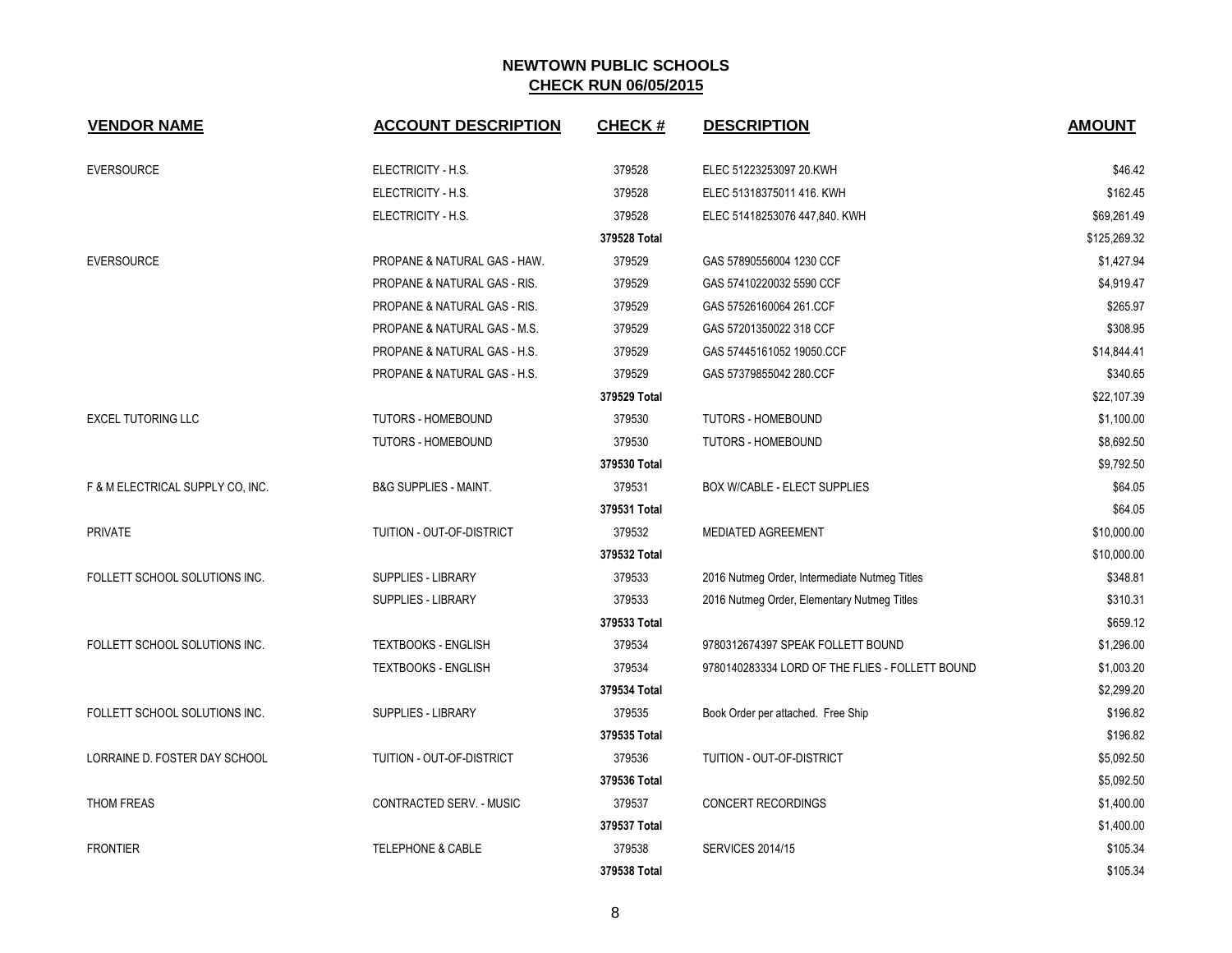| <b>VENDOR NAME</b>             | <b>ACCOUNT DESCRIPTION</b>           | <b>CHECK#</b> | <b>DESCRIPTION</b>                                 | <b>AMOUNT</b> |
|--------------------------------|--------------------------------------|---------------|----------------------------------------------------|---------------|
| FULL COMPASS SYSTEMS LTD       | <b>REPAIRS - MUSIC</b>               | 379539        | REPLACEMENT LAMP HPL575-115V - AUDITORIUM          | \$384.72      |
|                                |                                      | 379539 Total  |                                                    | \$384.72      |
| <b>BARBARA GASPARINE</b>       | OFF. SUPPLIES - ADMIN.               | 379540        | <b>ADMIN SUPPLIES</b>                              | \$56.88       |
|                                |                                      | 379540 Total  |                                                    | \$56.88       |
| DR. LINDA A. GEJDA             | STAFF TRAVEL - SUPER.                | 379541        | JUN 2015 MONTHLY EXPENSE & TRAVEL                  | \$300.00      |
|                                |                                      | 379541 Total  |                                                    | \$300.00      |
| <b>GLOBAL MECHANICAL LLC</b>   | B. & G. REPAIRS - H.S.               | 379542        | REBUILD PUMP #2 / REPLACE HOT WATER ACTUATOR - NHS | \$5,868.00    |
|                                | B. & G. REPAIRS - H.S.               | 379542        | REBUILD PUMP #2 / REPLACE HOT WATER ACTUATOR - NHS | \$2,313.30    |
|                                | <b>EMERGENCY REPAIRS - RIS.</b>      | 379542        | REPLACE LEAKING VAV - RIS                          | \$1,752.60    |
|                                |                                      | 379542 Total  |                                                    | \$9,933.90    |
| KATHLEEN GOMBOS                | STAFF TRAIN. - STAFF DEVELOP.        | 379543        | PLANE FARE FOR CONFERENCE (53851)                  | \$435.00      |
|                                |                                      | 379543 Total  |                                                    | \$435.00      |
| CATHARINE GORALSKI             | STAFF TRAVEL - PUPIL SERV.           | 379544        | <b>TRAVEL</b>                                      | \$63.37       |
|                                |                                      | 379544 Total  |                                                    | \$63.37       |
| GOVCONNECTION, INC.            | <b>REPAIRS - LIBRARY</b>             | 379545        | 4793386 3.5mm PC speaker Y-Cable.                  | \$2.95        |
|                                | <b>REPAIRS - LIBRARY</b>             | 379545        | Shipping and handling.                             | \$0.52        |
|                                | REPAIRS - INFO. TECH.                | 379545        | RBC7 Replacement Battery for SUA1500               | \$149.95      |
|                                |                                      | 379545 Total  |                                                    | \$153.42      |
| <b>GRAINGER</b>                | INSTR. SUPPLIES - TECH ED.           | 379546        | SAFETY GLASS CLEAR                                 | \$38.00       |
|                                | INSTR. SUPPLIES - TECH ED.           | 379546        | ADJUSTABLE STAPLE HASP STEEL                       | \$15.06       |
|                                | INSTR. SUPPLIES - TECH ED.           | 379546        | PADLOCK ALIKE KEY                                  | \$2.48        |
|                                | <b>B&amp;G SUPPLIES - MAINT.</b>     | 379546        | <b>FAUCET - PLUMBING SUPPLIES</b>                  | \$321.73      |
|                                | B. & G. REPAIRS - M.S.               | 379546        | SUMP PUMP REPAIRS - NMS                            | \$134.08      |
|                                |                                      | 379546 Total  |                                                    | \$511.35      |
| <b>GRAPHIC DISPLAY SYSTEMS</b> | INSTR. SUPPLIES - BUSINESS ED        | 379547        | 2- HOLE BASE                                       | \$39.00       |
|                                | INSTR. SUPPLIES - BUSINESS ED        | 379547        | 3- HOLE BASE                                       | \$48.00       |
|                                | INSTR. SUPPLIES - BUSINESS ED        | 379547        | SDT PANEL 37 1/2 WIDE 6 HIGH                       | \$480.00      |
|                                | INSTR. SUPPLIES - BUSINESS ED        | 379547        | SHELVING AND CLIP                                  | \$1.25        |
|                                | INSTR. SUPPLIES - BUSINESS ED        | 379547        | <b>PANEL STIFFENER</b>                             | \$27.50       |
|                                | <b>INSTR. SUPPLIES - BUSINESS ED</b> | 379547        | DRAPERY HOOK                                       | \$10.50       |
|                                | INSTR. SUPPLIES - BUSINESS ED        | 379547        | <b>LARGE HANGER CLIP</b>                           | \$18.50       |
|                                | INSTR. SUPPLIES - BUSINESS ED        | 379547        | PEG HOOKS                                          | \$18.00       |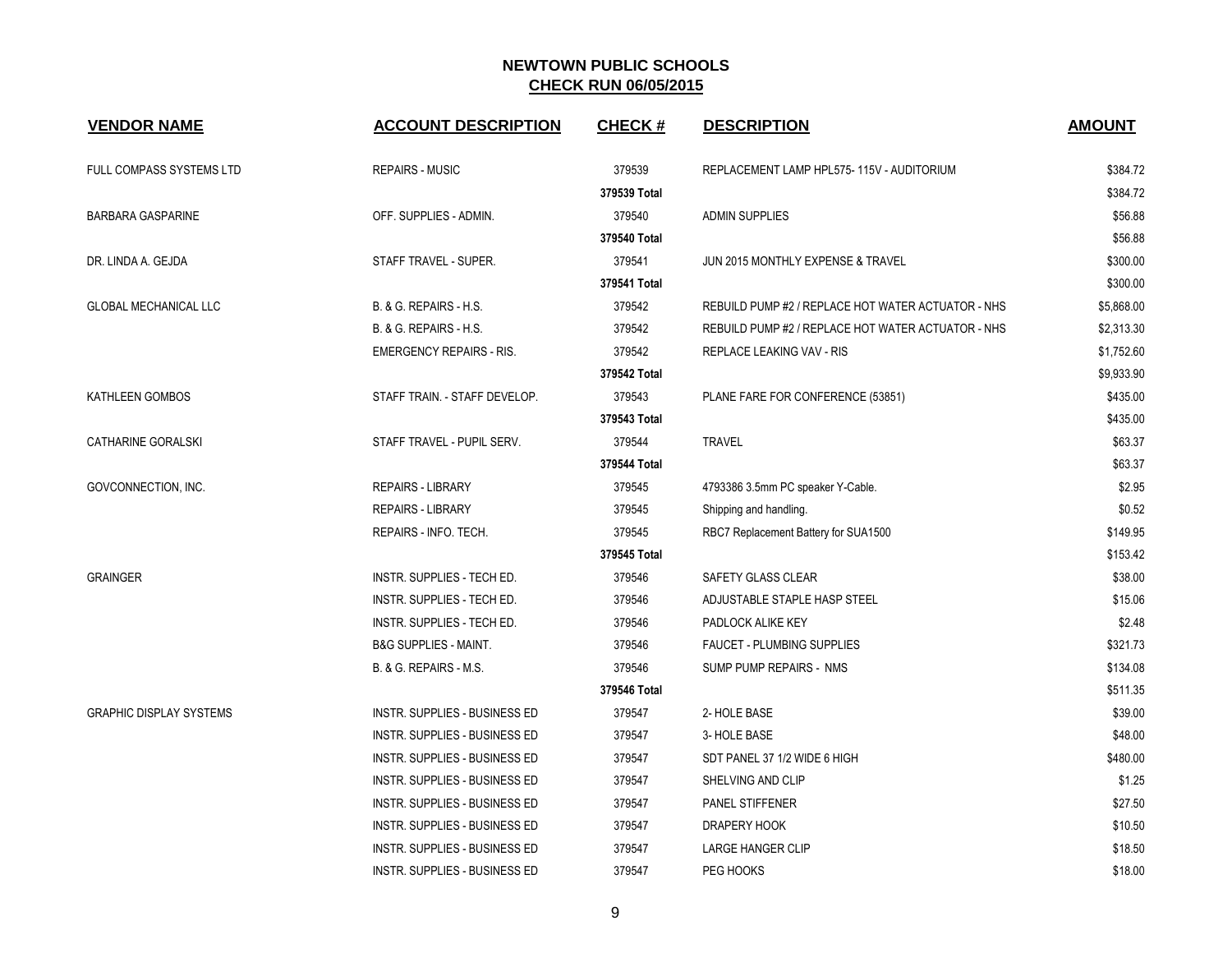| <b>VENDOR NAME</b>              | <b>ACCOUNT DESCRIPTION</b>          | <b>CHECK#</b> | <b>DESCRIPTION</b>                                            | <b>AMOUNT</b> |
|---------------------------------|-------------------------------------|---------------|---------------------------------------------------------------|---------------|
| <b>GRAPHIC DISPLAY SYSTEMS</b>  | INSTR. SUPPLIES - BUSINESS ED       | 379547        | <b>SHIPPING</b>                                               | \$126.86      |
|                                 |                                     | 379547 Total  |                                                               | \$769.61      |
| <b>PRIVATE</b>                  | TUITION - OUT-OF-DISTRICT           | 379548        | <b>MEDIATED AGREEMENT</b>                                     | \$12,000.00   |
|                                 |                                     | 379548 Total  |                                                               | \$12,000.00   |
| <b>GRAYBAR</b>                  | <b>B&amp;G CONTRACTED SERV.</b>     | 379549        | LED BULBS - MAINT SUPPLIES                                    | \$1,170.42    |
|                                 |                                     | 379549 Total  |                                                               | \$1,170.42    |
| <b>STEPHANIE GREAVES</b>        | STAFF TRAVEL - PUPIL SERV.          | 379550        | <b>CASELOAD TRAVEL</b>                                        | \$79.47       |
|                                 |                                     | 379550 Total  |                                                               | \$79.47       |
| PAULA A. GREENFIELD             | CONTRACTED SERV. - WORLD LANG.      | 379551        | GIFTS FOR AWARDS NIGHT                                        | \$66.89       |
|                                 |                                     | 379551 Total  |                                                               | \$66.89       |
| HEARTSMART.COM                  | MEDICAL SUPPLIES - H.S.             | 379552        | replacement of AED/expired- no shipping cost                  | \$135.20      |
|                                 |                                     | 379552 Total  |                                                               | \$135.20      |
| <b>HEINEMANN</b>                | TEXTBOOKS - CURR. DEVELOP.          | 379553        | Middle School Series Bundle Grades 6-8 Shipping included.     | \$5,968.40    |
|                                 | TEXTBOOKS - CURR. DEVELOP.          | 379553        | 5 Bundles of Units of Study Elem Bundle with Trade Book pack  | \$5,738.85    |
|                                 |                                     | 379553 Total  |                                                               | \$11,707.25   |
| HERFF JONES, INC.               | PRINTING - ADMIN.                   | 379554        | <b>GRADUATION DIPLOMAS</b>                                    | \$2,162.41    |
|                                 | PRINTING - ADMIN.                   | 379554        | <b>GRADUATION DIPLOMAS</b>                                    | \$1,326.47    |
|                                 |                                     | 379554 Total  |                                                               | \$3,488.88    |
| <b>HOUGHTON MIFFLIN COMPANY</b> | <b>TEXTBOOKS - SOC. STUDIES</b>     | 379555        | Text for SS- Us History, L5, 2008 per attached quote 20213847 | \$800.50      |
|                                 | <b>TEXTBOOKS - SOC. STUDIES</b>     | 379555        | Shipping charge                                               | \$84.10       |
|                                 |                                     | 379555 Total  |                                                               | \$884.60      |
| MIKE W. HOYT                    | <b>B&amp;G SUPPLIES - CUSTODIAL</b> | 379556        | SHOES (50059)                                                 | \$100.00      |
|                                 |                                     | 379556 Total  |                                                               | \$100.00      |
| HUETTNER, JENNIFER              | INSTR. SUPPLIES - WORLD LANG.       | 379557        | CERTIFICATES FOR HONOR SOCIETY                                | \$53.00       |
|                                 |                                     | 379557 Total  |                                                               | \$53.00       |
| HUGH'S MECHANICAL EQUIPMENT LLC | PROF. SERV. - B. & G.               | 379558        | MONTHLY UNDERGROUND TANK INSPECTION                           | \$1,350.00    |
|                                 |                                     | 379558 Total  |                                                               | \$1,350.00    |
| HUSSEY SEATING COMPANY          | B. & G. REPAIRS - M.S.              | 379559        | GYM B BACKSTOP REPAIR - NMS                                   | \$2,324.00    |
|                                 |                                     | 379559 Total  |                                                               | \$2,324.00    |
| <b>KRISTEN JACKSON</b>          | STAFF TRAVEL - SP. ED. PREK-8       | 379560        | PT SERVE TRAVEL                                               | \$284.45      |
|                                 |                                     | 379560 Total  |                                                               | \$284.45      |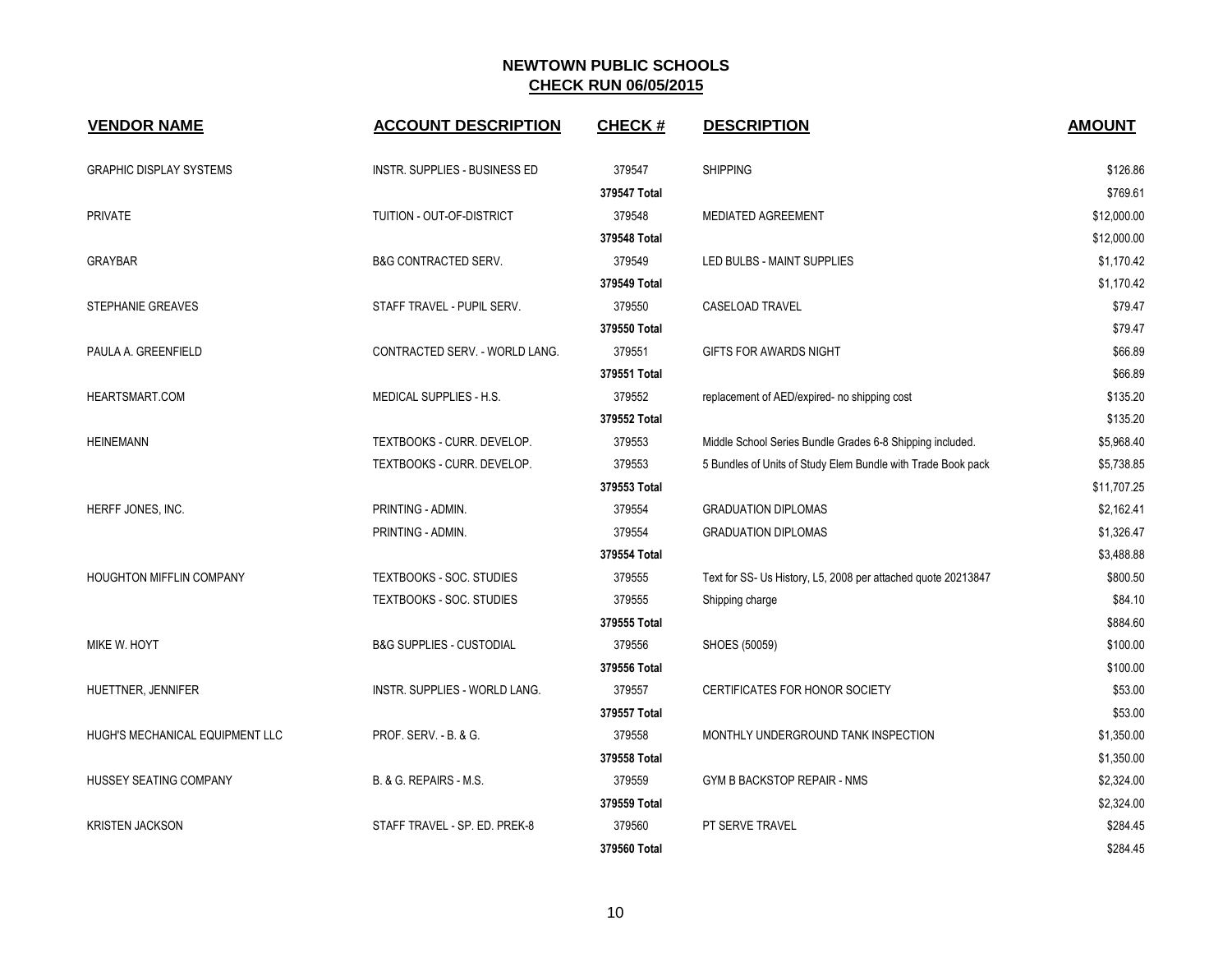| <b>VENDOR NAME</b>                            | <b>ACCOUNT DESCRIPTION</b>        | <b>CHECK#</b> | <b>DESCRIPTION</b>                                       | <b>AMOUNT</b> |
|-----------------------------------------------|-----------------------------------|---------------|----------------------------------------------------------|---------------|
| <b>LISA JOHNS</b>                             | STAFF TRAVEL - INFO. TECH.        | 379561        | TRAVEL MAY 2015                                          | \$63.37       |
|                                               |                                   | 379561 Total  |                                                          | \$63.37       |
| JONES SCHOOL SUPPLY CO. INC.                  | INSTR. SUPPLIES - SCIENCE         | 379562        | 2015 APPLIED RESEARCH SCIENCE AWARD                      | \$15.24       |
|                                               | <b>INSTR. SUPPLIES - SCIENCE</b>  | 379562        | 2015 APPLIED RESEARCH SCIENCE AWARD                      | \$10.20       |
|                                               |                                   | 379562 Total  |                                                          | \$25.44       |
| <b>LISA KAPITAN</b>                           | STAFF TRAVEL - GUIDANCE           | 379563        | HOTEL CSCA CONF                                          | \$113.85      |
|                                               |                                   | 379563 Total  |                                                          | \$113.85      |
| KIDS LANGUAGE CENTER                          | PROF. SERV. - SP/HEAR.            | 379564        | PROF. SERV. - SP/HEAR.                                   | \$1,100.00    |
|                                               |                                   | 379564 Total  |                                                          | \$1,100.00    |
| LEAHY'S FUELS INC.                            | PROPANE & NATURAL GAS - H.S.      | 379565        | PROPANE 97208G 261.6 UNITS                               | \$468.26      |
|                                               |                                   | 379565 Total  |                                                          | \$468.26      |
| DR. ANA PAULA MACHADO                         | MEDICAL ADVISOR - HEALTH ADMIN    | 379566        | MEDICAL ADVISOR - HEALTH ADMIN                           | \$833.33      |
|                                               |                                   | 379566 Total  |                                                          | \$833.33      |
| MAHARD'S PIANO SERVICE, LLC                   | <b>REPAIRS - MUSIC</b>            | 379567        | PIANO TUNING REPAIRS                                     | \$270.00      |
|                                               | <b>REPAIRS - MUSIC</b>            | 379567        | PIANO TUNING                                             | \$810.00      |
|                                               |                                   | 379567 Total  |                                                          | \$1,080.00    |
| <b>GAIL MALETZ</b>                            | INSTR. SUPPLIES - CLASSROOM       | 379568        | <b>GR 1 SCIENCE SUPPLIES</b>                             | \$15.00       |
|                                               |                                   | 379568 Total  |                                                          | \$15.00       |
| <b>MANKA CONSTRUCTION &amp; REMOLDING LLC</b> | B. & G. REPAIRS - M.G.            | 379569        | HANG PICTURES IN CAFÉ - MG                               | \$600.00      |
|                                               |                                   | 379569 Total  |                                                          | \$600.00      |
| W.B. MASON., INC.                             | OFF. SUPPLIES - BUS. SERV.        | 379570        | <b>SUPPLIES 2014/15</b>                                  | \$31.98       |
|                                               | OFF. SUPPLIES - BUS. SERV.        | 379570        | <b>SUPPLIES 2014/15</b>                                  | \$47.88       |
|                                               | OFF. SUPPLIES - BUS. SERV.        | 379570        | <b>SUPPLIES 2014/15</b>                                  | (\$27.98)     |
|                                               | OFF. SUPPLIES - BUS. SERV.        | 379570        | <b>SUPPLIES 2014/15</b>                                  | \$27.98       |
|                                               | OFF. SUPPLIES - BUS. SERV.        | 379570        | <b>SUPPLIES 2014/15</b>                                  | \$97.93       |
|                                               | OFF. SUPPLIES - BUS. SERV.        | 379570        | <b>SUPPLIES 2014/15</b>                                  | \$69.97       |
|                                               | OFF. SUPPLIES - ADMIN.            | 379570        | COPY PAPER-CONSORTIUM BID                                | \$4,842.00    |
|                                               | <b>INSTR. SUPPLIES - GUIDANCE</b> | 379570        | Please see attached. NO SHIPPING                         | \$237.07      |
|                                               | INSTR. SUPPLIES - CLASSROOM       | 379570        | Classroom supplies-consortium pricing-pencils, glue stix | \$60.00       |
|                                               | INSTR. SUPPLIES - CLASSROOM       | 379570        | Classroom supplies-consortium pricing-pencils, glue stix | \$7.68        |
|                                               | OTHER SUPPLIES - STAFF DEVELOP.   | 379570        | Writing Curriculum supplies District Wide                | \$232.84      |
|                                               | OTHER SUPPLIES - STAFF DEVELOP.   | 379570        | Writing Curriculum supplies District Wide                | \$19.50       |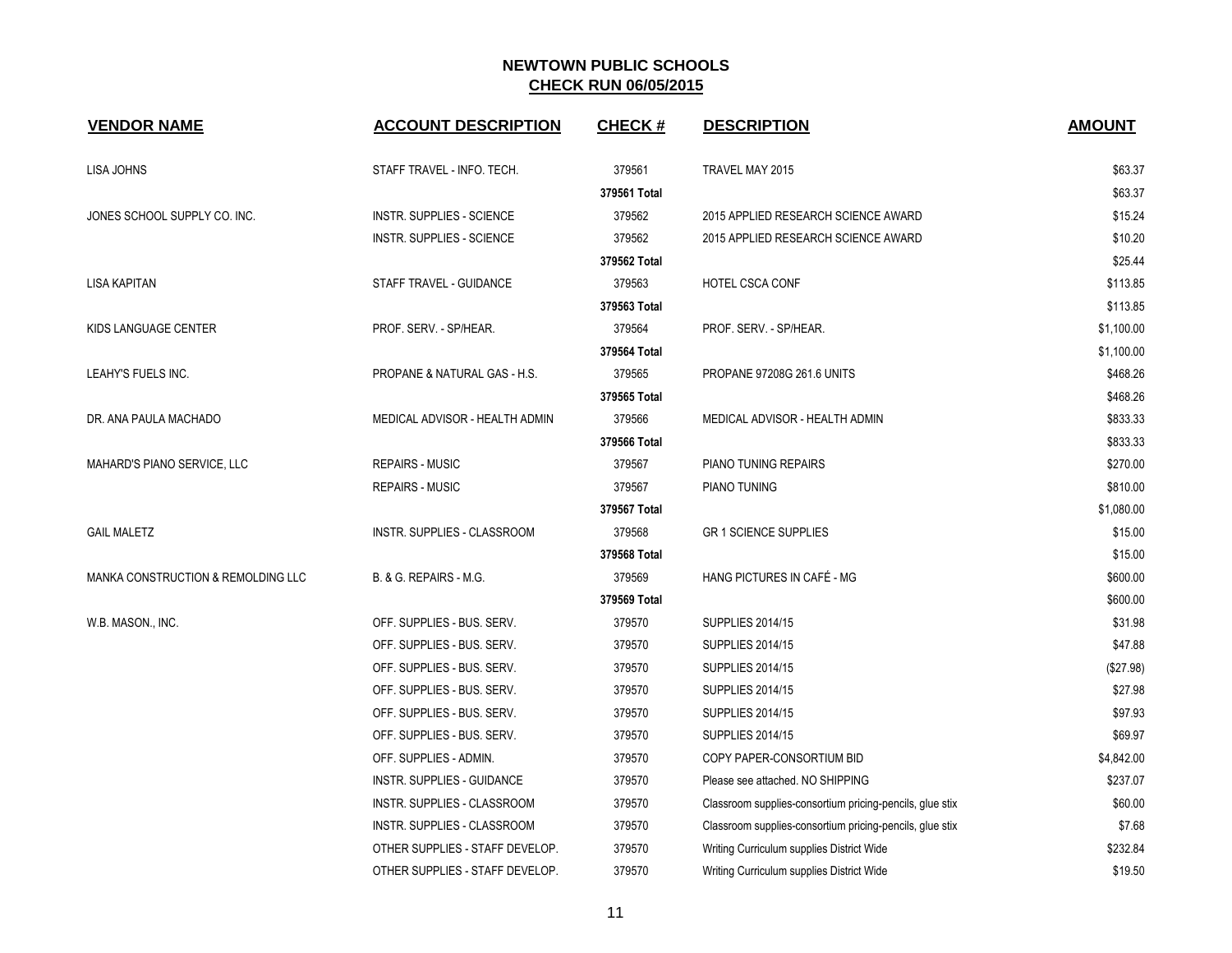| <b>VENDOR NAME</b>                   | <b>ACCOUNT DESCRIPTION</b>       | <b>CHECK#</b> | <b>DESCRIPTION</b>                                | <b>AMOUNT</b> |
|--------------------------------------|----------------------------------|---------------|---------------------------------------------------|---------------|
| W.B. MASON., INC.                    | TEXTBOOKS - SUPER.               | 379570        | DESK/WALL PHOTO FRAME DAXN15786NT                 | (\$55.96)     |
|                                      | TEXTBOOKS - SUPER.               | 379570        | DESK/WALL PHOTO FRAME DAXN15786NT                 | \$55.96       |
|                                      |                                  | 379570 Total  |                                                   | \$5,646.85    |
| THE MASTER TEACHER                   | OFF. SUPPLIES - SUPER.           | 379571        | BOWL- CRYSTAL SERVE TO ED-KIDS                    | \$916.25      |
|                                      |                                  | 379571 Total  |                                                   | \$916.25      |
| <b>DEVIN MATTE</b>                   | CONTRACTED SERV. - B.O.E.        | 379572        | TAPING BOE MEETING 05/05/2015                     | \$60.00       |
|                                      |                                  | 379572 Total  |                                                   | \$60.00       |
| MCKENNEY MECHANICAL CONTRACTORS INC. | <b>EMERGENCY REPAIRS - H.S.</b>  | 379573        | BOILER ROOM LEAK REPAIR - NHS                     | \$936.20      |
|                                      |                                  | 379573 Total  |                                                   | \$936.20      |
| MOBILE MINI, INC.                    | <b>EQUIP RENTAL - B&amp;G</b>    | 379574        | STORAGE CONTAINER RENTAL E726 - 2014-2015         | \$75.00       |
|                                      | EQUIP RENTAL - SPORTS            | 379574        | <b>RENTAL OF CONTAINERS</b>                       | \$75.00       |
|                                      | <b>EQUIP RENTAL - SPORTS</b>     | 379574        | RENTAL OF CONTAINERS                              | \$75.00       |
|                                      |                                  | 379574 Total  |                                                   | \$225.00      |
| <b>THOMAS M. MORRIS</b>              | <b>CONTRACTED SERV. - MUSIC</b>  | 379575        | PIANO ACCOMPANIMENT                               | \$150.00      |
|                                      |                                  | 379575 Total  |                                                   | \$150.00      |
| E. A. MORSE & CO. INC.               | REPAIRS - CUSTODIAL              | 379576        | <b>CUSTODIAL MACHINE REPAIRS</b>                  | \$1,601.42    |
|                                      | REPAIRS - CUSTODIAL              | 379576        | <b>CUSTODIAL MACHINE REPAIRS</b>                  | \$127.35      |
|                                      | <b>REPAIRS - CUSTODIAL</b>       | 379576        | <b>CUSTODIAL MACHINE REPAIRS</b>                  | \$134.30      |
|                                      | <b>B&amp;G SUPPLIES - MAINT.</b> | 379576        | NABC CLEANER - MAINT SUPPLIES                     | \$4,347.00    |
|                                      |                                  | 379576 Total  |                                                   | \$6,210.07    |
| MUSIC & ARTS CENTER, INC.            | <b>REPAIRS - MUSIC</b>           | 379577        | Set up for instrument repair throughout the year. | \$90.50       |
|                                      | <b>REPAIRS - MUSIC</b>           | 379577        | Set up for instrument repair throughout the year. | \$56.50       |
|                                      |                                  | 379577 Total  |                                                   | \$147.00      |
| NAFI CONNECTICUT INC.                | TUITION - OUT-OF-DISTRICT        | 379578        | TUITION - OUT-OF-DISTRICT                         | \$175.14      |
|                                      | TUITION - OUT-OF-DISTRICT        | 379578        | TUITION - OUT-OF-DISTRICT                         | \$91.74       |
|                                      |                                  | 379578 Total  |                                                   | \$266.88      |
| NAGEL ELECTRIC LLC                   | B. & G. REPAIRS - RIS.           | 379579        | REPLACE POLE LIGHT BULBS - RIS                    | \$255.00      |
|                                      | <b>EMERGENCY REPAIRS - H.S.</b>  | 379579        | REPAIR DAMAGED PARKING LOT POLE - NHS             | \$970.00      |
|                                      |                                  | 379579 Total  |                                                   | \$1,225.00    |
| NEOPOST NORTHEAST DISTRICT           | REPAIRS - CLASSROOM              | 379580        | REPAIR-SERVICE - FOLDING MACHINE                  | \$348.75      |
|                                      |                                  | 379580 Total  |                                                   | \$348.75      |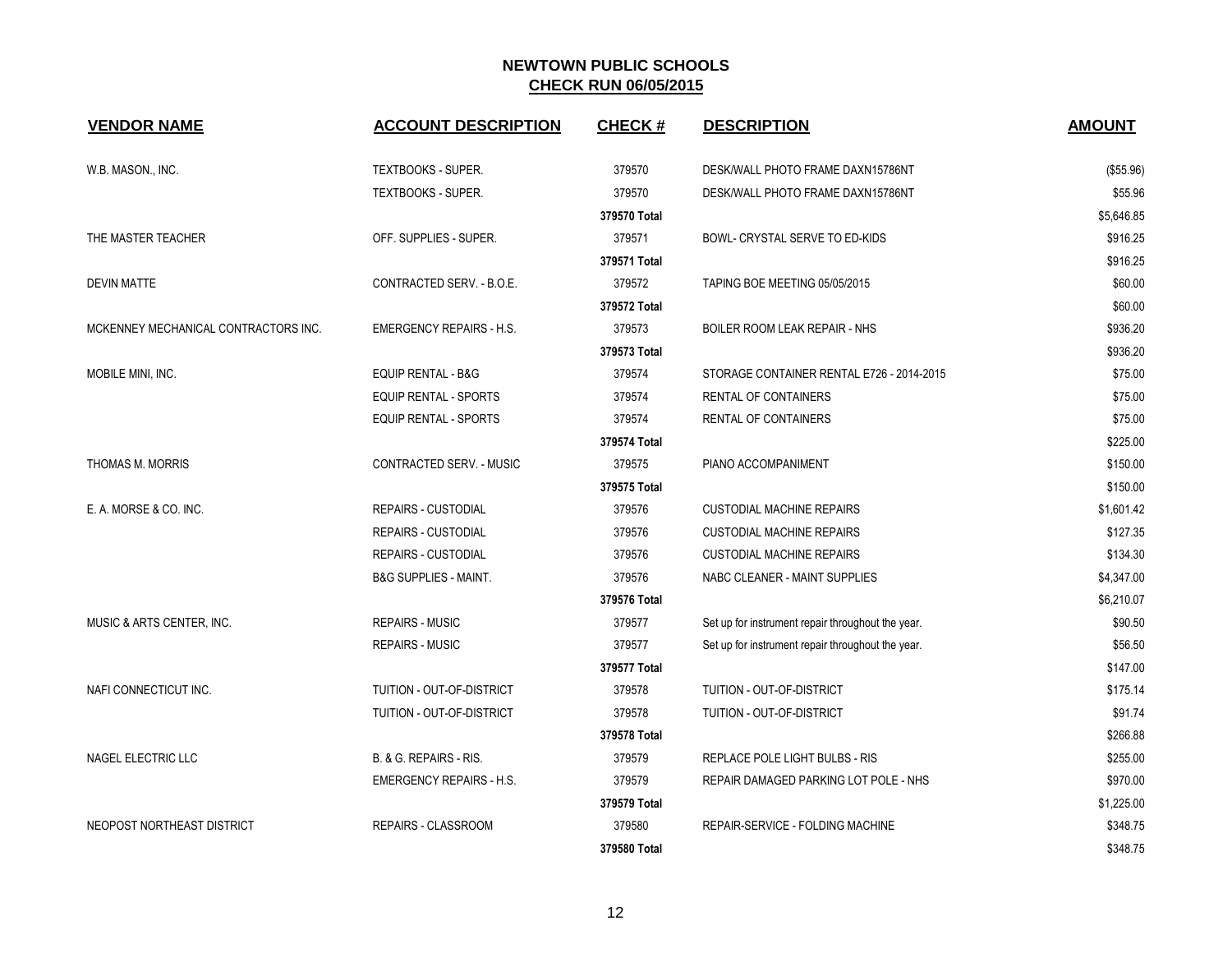| <b>VENDOR NAME</b>                    | <b>ACCOUNT DESCRIPTION</b>          | <b>CHECK#</b> | <b>DESCRIPTION</b>                                           | <b>AMOUNT</b> |
|---------------------------------------|-------------------------------------|---------------|--------------------------------------------------------------|---------------|
| NEW ENGLAND FITNESS DISTRIBUTORS INC. | <b>REPAIRS - P.E.</b>               | 379581        | MAINTENANCE CONTRACT                                         | \$627.50      |
|                                       |                                     | 379581 Total  |                                                              | \$627.50      |
| NEW HORIZONS LLC                      | STAFF TRAIN. - INFO. TECH.          | 379582        | Microsoft Technical OnSite Class                             | \$6,100.00    |
|                                       |                                     | 379582 Total  |                                                              | \$6,100.00    |
| NEWTOWN BOARD OF EDUCATION            | MEDICAL INS. PREMIUMS               | 379583        | LONG TERM DISABILITY JUNE 2015                               | \$1,975.48    |
|                                       | <b>ADMINISTRATION FEES</b>          | 379583        | DENTAL ADMIN JUNE 2015                                       | \$2,820.00    |
|                                       | <b>ADMINISTRATION FEES</b>          | 379583        | RETIREE ADMIN MAY 2015                                       | \$275.00      |
|                                       | <b>ADMINISTRATION FEES</b>          | 379583        | COBRA ADMIN JUNE 2015                                        | \$300.00      |
|                                       | <b>LIFE INSURANCE</b>               | 379583        | AD&D PREMIUM JUNE 2015                                       | \$1,181.06    |
|                                       | <b>LIFE INSURANCE</b>               | 379583        | LIFE PREMIUM JUNE 2015                                       | \$5,905.30    |
|                                       |                                     | 379583 Total  |                                                              | \$12,456.84   |
| NEWTOWN CULINARY                      | CONTRACTED SERV. - WORLD LANG.      | 379584        | REFRESHMENTS FOR THE WLHS INDUCTION ON MAY 19, 2015          | \$300.00      |
|                                       | CONTRACTED SERV. - GUIDANCE         | 379584        | Lunches - April 29 and 30, 2015 - Newtown Scholarship Assoc. | \$120.00      |
|                                       | CONTRACTED SERV. - SOC. STUDIES     | 379584        | 5/18/15 CONTINENTAL BREAKFAST FOR 7                          | \$315.00      |
|                                       |                                     | 379584 Total  |                                                              | \$735.00      |
| NEWTOWN MIDDLE SCHOOL                 | <b>CONTRACTED SERV. - SPORTS</b>    | 379585        | For payment of umpires and referees                          | \$455.98      |
|                                       | CONTRACTED SERV. - SPORTS           | 379585        | For payment of umpires and referees                          | \$166.72      |
|                                       |                                     | 379585 Total  |                                                              | \$622.70      |
| NEWTOWN YOUTH AND FAMILY SERVICES     | CONTRACTED SERV. - CLASSROOM        | 379586        | HOMEWORK CLUB AT M/S & RIS 2014/15                           | \$5,000.00    |
|                                       |                                     | 379586 Total  |                                                              | \$5,000.00    |
| OLD OAK RESTAURANT BAR & GRILL        | INSTR. SUPPLIES - WORLD LANG.       | 379587        | LUNCHEON FOR STUDENTS AT FRENCH IMMERSION DAY                | \$530.00      |
|                                       |                                     | 379587 Total  |                                                              | \$530.00      |
| ON-SITE SHREDDING                     | CONTRACTED SERV. - BUS. SERV.       | 379588        | SHREDDING SERVE AT C/O 2014/15                               | \$40.00       |
|                                       |                                     | 379588 Total  |                                                              | \$40.00       |
| <b>ON-SITE SHREDDING</b>              | <b>INSTR. SUPPLIES - CLASSROOM</b>  | 379589        | Tall Console Invoice #3442                                   | \$25.00       |
|                                       |                                     | 379589 Total  |                                                              | \$25.00       |
| <b>MICHAEL ORNAF</b>                  | REPAIRS - TECH ED.                  | 379590        | ASSOR REPAIRS SEE ATTACH                                     | \$211.80      |
|                                       |                                     | 379590 Total  |                                                              | \$211.80      |
| OTIS ELEVATOR COMPANY                 | <b>B&amp;G CONTRACTED SERV.</b>     | 379591        | ELEVATOR SVC CONTRACT - HAWL / RIS 2014-2015                 | \$267.57      |
|                                       |                                     | 379591 Total  |                                                              | \$267.57      |
| RICHARD S. PALOIAN                    | <b>B&amp;G SUPPLIES - CUSTODIAL</b> | 379592        | SHOES (50059)                                                | \$100.00      |
|                                       |                                     | 379592 Total  |                                                              | \$100.00      |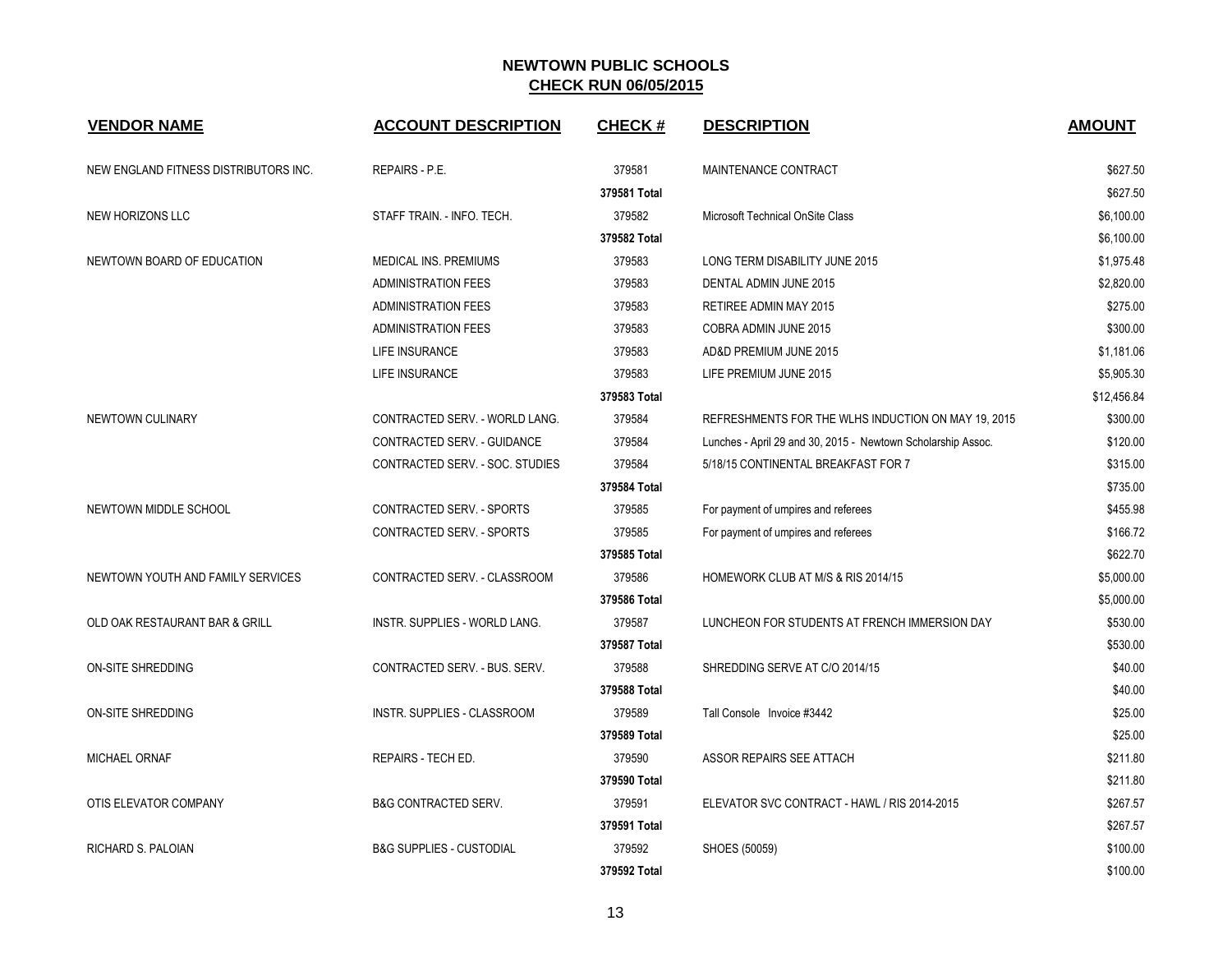| <b>VENDOR NAME</b>     | <b>ACCOUNT DESCRIPTION</b>   | <b>CHECK#</b> | <b>DESCRIPTION</b>                                      | <b>AMOUNT</b> |
|------------------------|------------------------------|---------------|---------------------------------------------------------|---------------|
| T.R. PAUL INC.         | PENSION PLAN                 | 379593        | PENSION MAY 2015                                        | \$580.00      |
|                        |                              | 379593 Total  |                                                         | \$580.00      |
| PBS DISTRIBUTION LLC   | SUPPLIES - LIBRARY           | 379594        | PBS Video order *see attached* no shipping              | \$1,474.80    |
|                        | SUPPLIES - LIBRARY           | 379594        | PBS Video order *see attached* no shipping              | \$447.85      |
|                        | SUPPLIES - LIBRARY           | 379594        | PBS Video order *see attached* no shipping              | \$19.99       |
|                        |                              | 379594 Total  |                                                         | \$1,942.64    |
| PEARSON EDUCATION INC. | TEXTBOOKS - WORLD LANG.      | 379595        | RESEAU: ACTIVITIES POUR LES ELEVES                      | \$1,279.04    |
|                        | TEXTBOOKS - WORLD LANG.      | 379595        | <b>SHIPPING</b>                                         | \$95.93       |
|                        | TEXTBOOKS - WORLD LANG.      | 379595        | RESEAU: ACTIVITIES POUR LES ELEVES                      | \$759.43      |
|                        | TEXTBOOKS - WORLD LANG.      | 379595        | <b>SHIPPING</b>                                         | \$56.96       |
|                        | TEXTBOOKS - WORLD LANG.      | 379595        | RESEAU: ACTIVITIES POUR LES ELEVES                      | \$879.34      |
|                        | TEXTBOOKS - WORLD LANG.      | 379595        | <b>SHIPPING</b>                                         | \$65.95       |
|                        |                              | 379595 Total  |                                                         | \$3,136.65    |
| PETTY CASH             | POSTAGE - ADMIN.             | 379596        | PETTY CASH                                              | \$11.90       |
|                        | STAFF TRAIN. - CLASSROOM     | 379596        | PETTY CASH                                              | \$70.72       |
|                        |                              | 379596 Total  |                                                         | \$82.62       |
| PETTY CASH             | OFF. SUPPLIES - ADMIN.       | 379597        | PETTY CASH                                              | \$64.52       |
|                        |                              | 379597 Total  |                                                         | \$64.52       |
| PETTY CASH             | OFF. SUPPLIES - ADMIN.       | 379598        | PETTY CASH                                              | \$44.98       |
|                        | CONTRACTED SERV. - CLASSROOM | 379598        | PETTY CASH                                              | \$75.45       |
|                        |                              | 379598 Total  |                                                         | \$120.43      |
| PETTY CASH             | OFF. SUPPLIES - PUPIL SERV.  | 379599        | PETTY CASH                                              | \$249.62      |
|                        |                              | 379599 Total  |                                                         | \$249.62      |
| PETTY CASH             | INSTR. SUPPLIES - CLASSROOM  | 379600        | PETTY CASH                                              | \$83.73       |
|                        |                              | 379600 Total  |                                                         | \$83.73       |
| <b>DANIELLA PHELAN</b> | STAFF TRAVEL - PUPIL SERV.   | 379601        | TRAVEL 01/05/2014 - 05/08/2015                          | \$35.77       |
|                        |                              | 379601 Total  |                                                         | \$35.77       |
| <b>CHRISSIE PIERCE</b> | OFF. SUPPLIES - ADMIN.       | 379602        | SCT BREAKFAST WATER BOTTLES                             | \$24.57       |
|                        |                              | 379602 Total  |                                                         | \$24.57       |
| PIONEER VALLEY BOOKS   | TEXTBOOKS - CLASSROOM        | 379603        | Reading Material for Kindergarten (Please See Attached) | \$632.00      |
|                        | <b>TEXTBOOKS - CLASSROOM</b> | 379603        | Ship/HAND                                               | \$63.20       |
|                        |                              | 379603 Total  |                                                         | \$695.20      |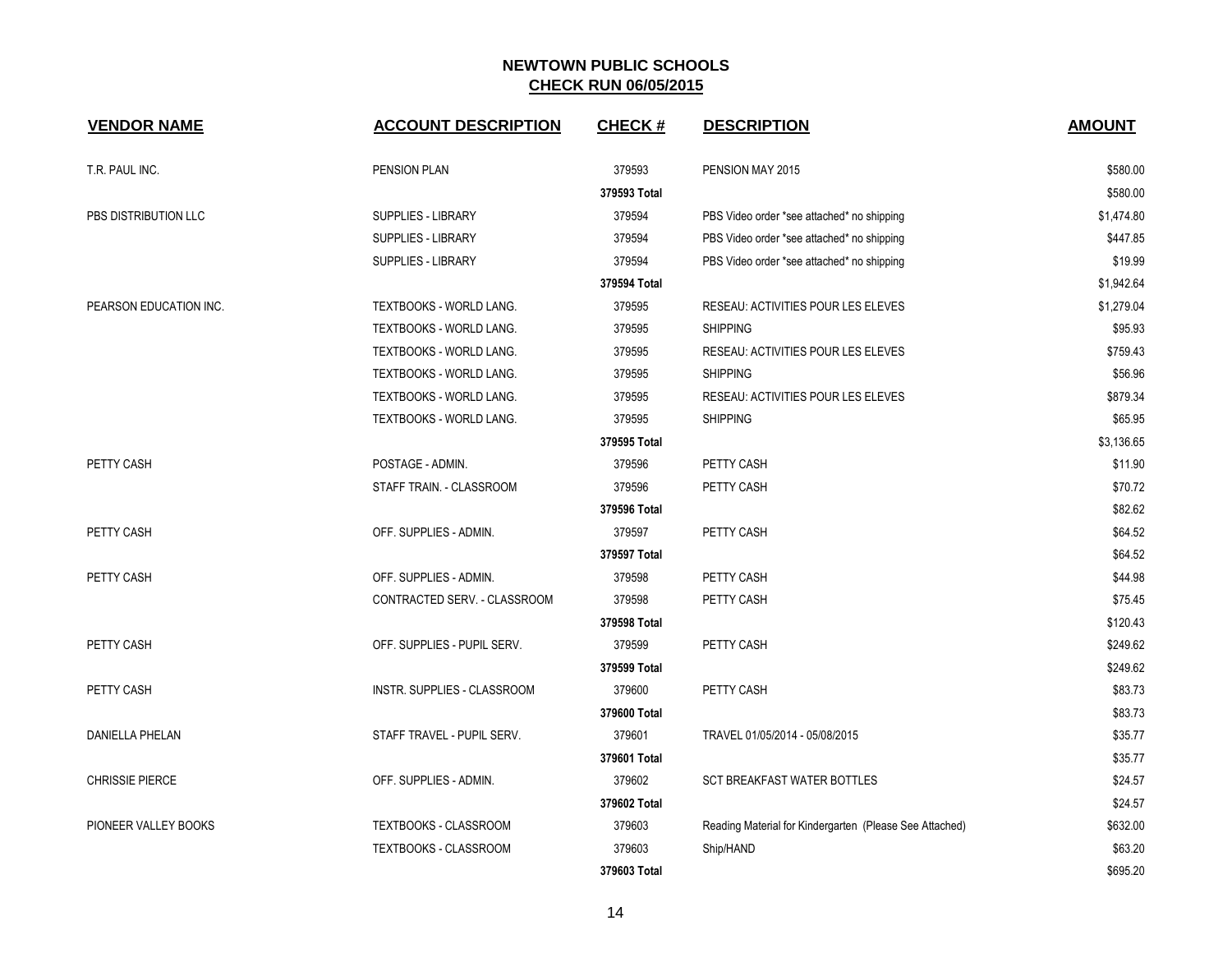| <b>VENDOR NAME</b>                    | <b>ACCOUNT DESCRIPTION</b>     | <b>CHECK#</b> | <b>DESCRIPTION</b>                                   | <b>AMOUNT</b> |
|---------------------------------------|--------------------------------|---------------|------------------------------------------------------|---------------|
| POSTMASTER - NEWTOWN                  | POSTAGE - ADMIN.               | 379604        | Book of 20 Forever Stamps, SKU #789904               | \$19.60       |
|                                       |                                | 379604 Total  |                                                      | \$19.60       |
| <b>RDPAGENCY</b>                      | PROF. SERV. - SP/HEAR.         | 379605        | PROF. SERV. - SP/HEAR.                               | \$171.60      |
|                                       |                                | 379605 Total  |                                                      | \$171.60      |
| KRISTI SACCO PSY.D. LLC               | PROF. SERV. - PSYCH/MED. EVAL. | 379606        | PROF. SERV. - PSYCH/MED. EVAL.                       | \$200.00      |
|                                       |                                | 379606 Total  |                                                      | \$200.00      |
| VALERY SALAS-SULLIVAN                 | CONTRACTED SERV. - SP/HEAR.    | 379607        | CONTRACTED SERV. - SP/HEAR.                          | \$1,100.00    |
|                                       |                                | 379607 Total  |                                                      | \$1,100.00    |
| <b>LAURA SARGENT</b>                  | CONTRACTED SERV. - WORLD LANG. | 379608        | PLASTIC WARE SUPPLIES                                | \$44.96       |
|                                       |                                | 379608 Total  |                                                      | \$44.96       |
| <b>SCHOOL SPECIALTY</b>               | INSTR. SUPPLIES - CLASSROOM    | 379609        | 2 Pocket Folder, 9 x 12, Red, Box/25, #084883        | \$73.80       |
|                                       | INSTR. SUPPLIES - CLASSROOM    | 379609        | 2 Pocket Folder, 9 x 12, Light Blue, Box/25, #084884 | \$73.80       |
|                                       | INSTR. SUPPLIES - CLASSROOM    | 379609        | 2 Pocket Folder, 9 x 12, Yellow, Box/25, #084885     | \$73.80       |
|                                       | INSTR. SUPPLIES - CLASSROOM    | 379609        | 2 Pocket Folder, 8.5 x 11, Green, Box/25, #084894    | \$70.40       |
|                                       | INSTR. SUPPLIES - CLASSROOM    | 379609        | 2 Pocket Folder, 8.5 x 11, Assorted, Box/25, #084900 | \$70.40       |
|                                       |                                | 379609 Total  |                                                      | \$362.20      |
| SELECT PHYSICAL THERAPY HOLDINGS INC. | MEDICAL INS. PREMIUMS          | 379610        | MEDICAL CLAIM 05/13/2015                             | \$400.00      |
|                                       |                                | 379610 Total  |                                                      | \$400.00      |
| SHI INTERNATIONAL CORP.               | TECH. SOFTWARE - INFO. TECH.   | 379611        | Symantec Ghost Solution Suite SN: M                  | \$544.00      |
|                                       | TECH. SOFTWARE - INFO. TECH.   | 379611        | Symantec Ghost Colution Suite SN: M                  | \$75.00       |
|                                       | TECH. SOFTWARE - INFO. TECH.   | 379611        | Symantec Ghost Solution Suite SN: M                  | \$37.50       |
|                                       |                                | 379611 Total  |                                                      | \$656.50      |
| SHIFFLER EQUIPMENT SALES INC.         | B. & G. REPAIRS - M.S.         | 379612        | BATHROOM PARTITION REPAIR - NMS                      | \$84.47       |
|                                       |                                | 379612 Total  |                                                      | \$84.47       |
| SOUTHBURY PRINTING CENTRE, INC.       | PRINTING - B.O.E.              | 379613        | 1000 LETTERHEADS OFFICE OF THE SUPERINTENDENT        | \$247.91      |
|                                       |                                | 379613 Total  |                                                      | \$247.91      |
| SPC SCHOOL PUBLICATIONS COMPANY       | PRINTING - ENGLISH             | 379614        | Hawkeye Newspaper                                    | \$983.00      |
|                                       |                                | 379614 Total  |                                                      | \$983.00      |
| THE SPEECH ACADEMY                    | TUITION - OUT-OF-DISTRICT      | 379615        | TUITION - OUT-OF-DISTRICT                            | \$78,000.00   |
|                                       | TUITION - OUT-OF-DISTRICT      | 379615        | <b>TUITION - OUT-OF-DISTRICT</b>                     | \$23,929.05   |
|                                       |                                | 379615 Total  |                                                      | \$101,929.05  |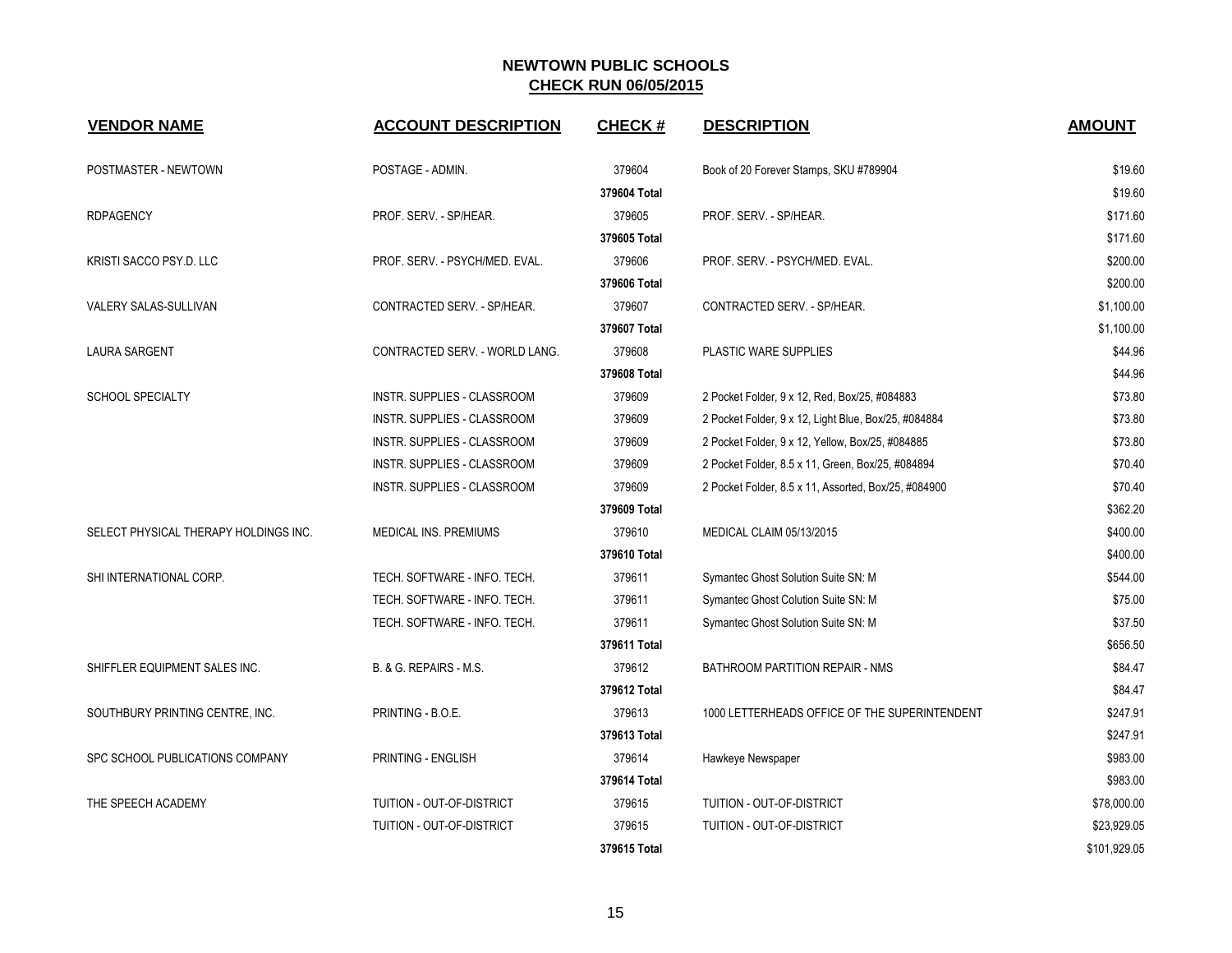| <b>VENDOR NAME</b>                  | <b>ACCOUNT DESCRIPTION</b>       | <b>CHECK#</b> | <b>DESCRIPTION</b>                                         | <b>AMOUNT</b> |
|-------------------------------------|----------------------------------|---------------|------------------------------------------------------------|---------------|
| SSC, INC.                           | TRAINING & PROF. DEVELOP.        | 379616        | SSC TRAINING SERVE 05/16/15                                | \$675.00      |
|                                     |                                  | 379616 Total  |                                                            | \$675.00      |
| STAMP FULFILLMENT SERVICES          | <b>B&amp;G SUPPLIES - ADMIN.</b> | 379617        | STAMPED ENVELOPES - MAINT DEPT. SUPPLIES                   | \$115.70      |
|                                     |                                  | 379617 Total  |                                                            | \$115.70      |
| STAPLES CREDIT PLAN                 | INSTR. SUPPLIES - SOC. STUDIES   | 379618        | <b>ITEM 224568 STAPLES COLOR FILE FOLD</b>                 | (\$57.98)     |
|                                     | INSTR. SUPPLIES - SOC. STUDIES   | 379618        | ITEM 224550 STAPLES, COLORED FILE F                        | (\$57.98)     |
|                                     | INSTR. SUPPLIES - SOC. STUDIES   | 379618        | ITEM 224584 STAPLES COLORED FILE FO                        | (\$57.98)     |
|                                     | <b>INSTR. SUPPLIES - ENGLISH</b> | 379618        | ITEM 638236 MODEL COX35420 - CLOROX CLEAN-UP               | \$13.69       |
|                                     | INSTR. SUPPLIES - WORLD LANG.    | 379618        | ITEM 517504 - 40 WATT GE REFRIG APPL. BULB, CLEAR          | \$4.98        |
|                                     | INSTR. SUPPLIES - WORLD LANG.    | 379618        | Item 959797 - SCOTCH-BRITE HEAVY-DU                        | \$8.58        |
|                                     | INSTR. SUPPLIES - WORLD LANG.    | 379618        | ITEM 453739 MODEL 35417- CLOROX CLEAN-UP DISF CLEANER      | \$5.79        |
|                                     | INSTR. SUPPLIES - SCIENCE        | 379618        | ITEM 449561 MODEL 90940 - WINDEX GLASS CLEANER REFILL      | \$11.99       |
|                                     | <b>INSTR. SUPPLIES - SCIENCE</b> | 379618        | ITEM 202580 MODEL 90135 - WINDEX GLASS CLEANER SPRAY       | \$3.79        |
|                                     | INSTR. SUPPLIES - SOC. STUDIES   | 379618        | ITEM 322322 - PALMOLIVE DISH SOAP                          | \$11.96       |
|                                     | INSTR. SUPPLIES - SOC. STUDIES   | 379618        | ITEM 9234447 SPLENDA PACKETS                               | \$34.98       |
|                                     | <b>INSTR. SUPPLIES - MATH</b>    | 379618        | ITEM 483018 BIC WHITE-OUT CORRECT TAPE-MATH                | \$39.98       |
|                                     | INSTR. SUPPLIES - MATH           | 379618        | ITEM 823291 THE LEGAL PAD LEGAL RULE, WHITE 12 PADS/PACK   | \$55.96       |
|                                     | INSTR. SUPPLIES - SOC. STUDIES   | 379618        | ITEM 563639 ROSEART COLORED PENCILS 12/PACK                | \$29.80       |
|                                     | INSTR. SUPPLIES - SOC. STUDIES   | 379618        | ITEM 483018 EXPO ORIGINAL FINE POINT DRY ERASER MARKERS    | \$24.78       |
|                                     | INSTR. SUPPLIES - SOC. STUDIES   | 379618        | ITEM 130674 STAPLES DESKTOP TAPE DISPENSER. BLACK          | \$8.98        |
|                                     | INSTR. SUPPLIES - SOC. STUDIES   | 379618        | ITEM 859784 PENTEL ENERGEX DELUXE PINK RIBBON PINK         | \$14.98       |
|                                     | INSTR. SUPPLIES - SOC. STUDIES   | 379618        | ITEM 1278917 BLUE LINE 2015-2016 MONTHLY ACADEMIC DESK PAD | \$51.45       |
|                                     | INSTR. SUPPLIES - SOC. STUDIES   | 379618        | ITEM 505711 DIXON TICONDEROGA WOOD-CASED                   | \$63.90       |
|                                     | INSTR. SUPPLIES - SOC. STUDIES   | 379618        | ITEM 482920 STAPLES CLAW STAPLE REMOVER 3/PACK             | \$16.45       |
|                                     | INSTR. SUPPLIES - SOC. STUDIES   | 379618        | ITEM 803226 POST-IT POP-UP NOTES 3X3 14 PADS/PACK          | \$779.70      |
|                                     | INSTR. SUPPLIES - SOC. STUDIES   | 379618        | ITEM 812202 PENTEL ENERGEL PENS PUR                        | \$55.98       |
|                                     |                                  | 379618 Total  |                                                            | \$1,063.78    |
| SUPERIOR PRODUCTS DISTRIBUTORS INC. | <b>B&amp;G SUPPLIES - MAINT.</b> | 379619        | MANHOLE COVER FOR BACK FIELDS - NHS                        | \$458.75      |
|                                     |                                  | 379619 Total  |                                                            | \$458.75      |
| <b>SUPPLYWORKS</b>                  | B. & G. IMPROVE - M.S.           | 379620        | PUSH BUTTON ASSEMBLY - PLUMBING SUPPLIES                   | \$612.14      |
|                                     |                                  | 379620 Total  |                                                            | \$612.14      |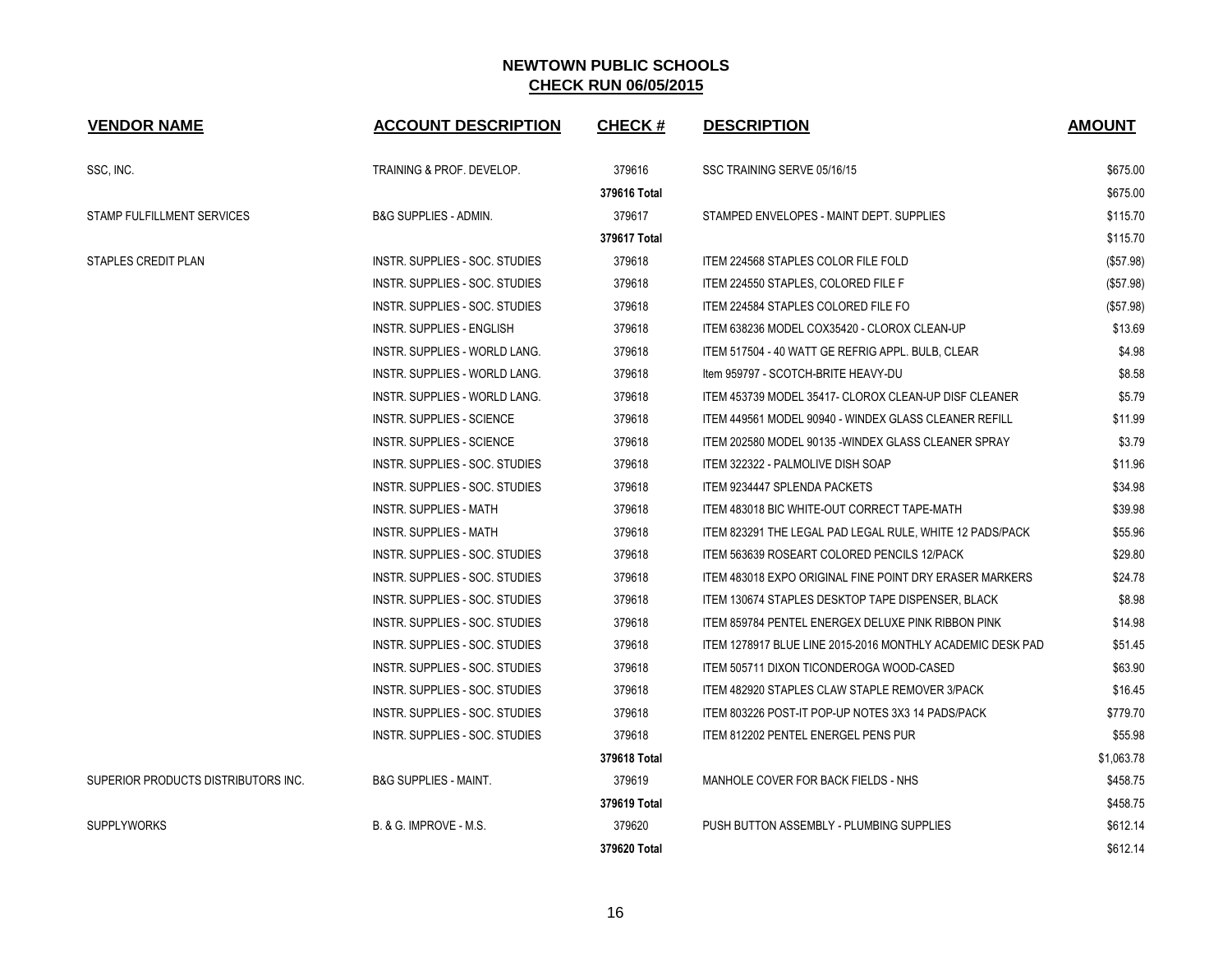| <b>VENDOR NAME</b>                     | <b>ACCOUNT DESCRIPTION</b>      | <b>CHECK#</b> | <b>DESCRIPTION</b>                                      | <b>AMOUNT</b> |
|----------------------------------------|---------------------------------|---------------|---------------------------------------------------------|---------------|
| <b>JUDITH SUROWIEC</b>                 | OFF. SUPPLIES - ADMIN.          | 379621        | <b>DUNKIN DONUTS</b>                                    | \$37.09       |
|                                        |                                 | 379621 Total  |                                                         | \$37.09       |
| THE TAFT EDUCATIONAL CENTER            | STAFF TRAIN. - CLASSROOM        | 379622        | AP ENGLISH COURSE                                       | \$900.00      |
|                                        |                                 | 379622 Total  |                                                         | \$900.00      |
| TEACHING BOOKS.NET LLC                 | CONTRACTED SERV. - LIBRARY      | 379623        | Invoice #2015-467, Single School License                | \$500.00      |
|                                        |                                 | 379623 Total  |                                                         | \$500.00      |
| THYSSENKRUPP ELEVATOR CORP             | <b>EMERGENCY REPAIRS - S.H.</b> | 379624        | ELEVATOR OIL LEAK REPAIR - SH                           | \$1,160.00    |
|                                        |                                 | 379624 Total  |                                                         | \$1,160.00    |
| TIME FOR KIDS                          | INSTR. SUPPLIES - CLASSROOM     | 379625        | Time for Kids 3rd Grade-Fanelli 2014/2015               | \$107.04      |
|                                        |                                 | 379625 Total  |                                                         | \$107.04      |
| TOOLS4EVER                             | TECH. SOFTWARE - INFO. TECH.    | 379626        | UMRA Aitp, atopm 4,400 Active User Directory User Count | \$4,468.75    |
|                                        |                                 | 379626 Total  |                                                         | \$4,468.75    |
| <b>TORRCO</b>                          | <b>EMERGENCY REPAIRS - M.G.</b> | 379627        | COURTYARD PLUMBING REPAIRS - MG                         | \$468.54      |
|                                        | <b>EMERGENCY REPAIRS - H.S.</b> | 379627        | SCIENCE LAB REPAIR PARTS - NHS                          | \$86.00       |
|                                        |                                 | 379627 Total  |                                                         | \$554.54      |
| TOWN OF NEWTOWN                        | <b>DENTAL CLAIMS</b>            | 379628        | DENTAL INSURANCE - SELF FUNDED JUN 1 2015               | \$67,378.25   |
|                                        |                                 | 379628 Total  |                                                         | \$67,378.25   |
| UNITED RENTALS                         | <b>EQUIP RENTAL - B&amp;G</b>   | 379629        | <b>SCISSOR LIFT RENTAL FOR RIS</b>                      | \$719.00      |
|                                        |                                 | 379629 Total  |                                                         | \$719.00      |
| <b>VERIZON WIRELESS</b>                | TELEPHONE & CABLE               | 379630        | TELEPHONE SERVICE 2014/15                               | \$1,485.15    |
|                                        |                                 | 379630 Total  |                                                         | \$1,485.15    |
| ELIZABETH WARD - TOLLER                | INSTR. SUPPLIES - WORLD LANG.   | 379631        | <b>IMMERSION DAY SUPPLIES</b>                           | \$447.59      |
|                                        |                                 | 379631 Total  |                                                         | \$447.59      |
| <b>WIESER EDUCATIONAL</b>              | TEXTBOOKS - CURR. DEVELOP.      | 379632        | Misc. Titles: see attached CODE used: CR2922            | \$917.77      |
|                                        | TEXTBOOKS - CURR. DEVELOP.      | 379632        | Misc. Titles: see attached CODE used: CR2922            | \$79.43       |
|                                        |                                 | 379632 Total  |                                                         | \$997.20      |
| WISE LEARNING SPECIALIZED LEARNING CTR | TUTORS - IN SCHOOL              | 379633        | INDIVIDUALIZED INSTRUCTION FOR STUDENTS                 | \$6,500.00    |
|                                        |                                 | 379633 Total  |                                                         | \$6,500.00    |
| YALE UNIVERSITY SCHOOL OF MEDICINE     | TUITION - OUT-OF-DISTRICT       | 379634        | TUITION - OUT-OF-DISTRICT                               | (\$870.00)    |
|                                        | TUITION - OUT-OF-DISTRICT       | 379634        | TUITION - OUT-OF-DISTRICT                               | (\$580.00)    |
|                                        | TUITION - OUT-OF-DISTRICT       | 379634        | TUITION - OUT-OF-DISTRICT                               | \$4,930.00    |
|                                        |                                 | 379634 Total  |                                                         | \$3,480.00    |